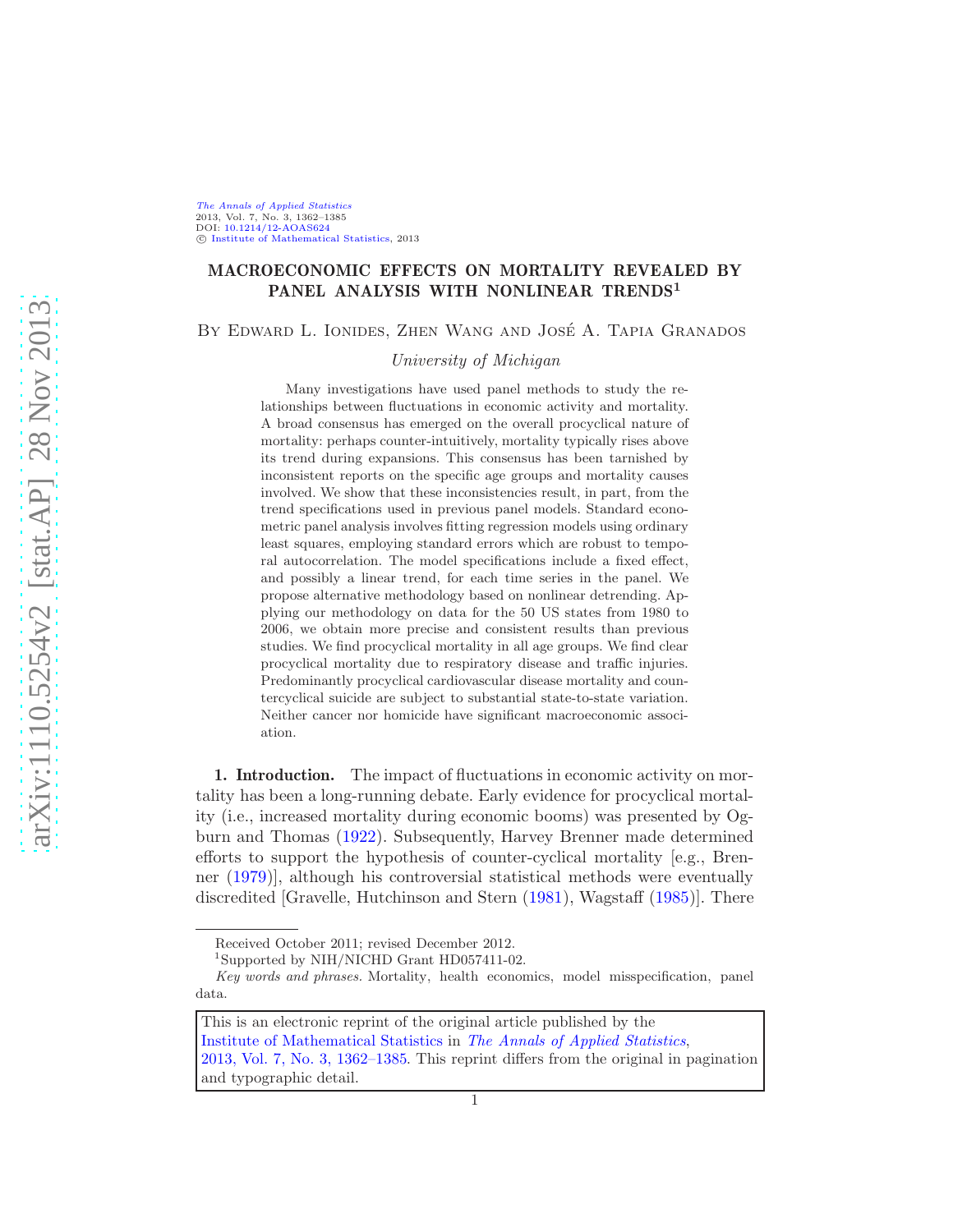is now evidence for procyclical mortality in many developed and developing countries [reviewed by Tapia Granados and Ionides [\(2011](#page-25-1))]. Mortality is the most clear-cut measure of population health, but may be the tip of an iceberg of procyclical morbidity. Indeed, corresponding patterns have been found for other health-related outcomes [Ruhm [\(2003,](#page-24-1) [2005b\)](#page-24-2)], though these are complicated both by the scope of available data and by the possibility of macroeconomic influences on data collection.

Cyclical mortality is distinct from the debated relationship between longterm economic development and long-term improvements in public health. Nevertheless, the two debates are related: inasmuch as cyclical mortality is observed for macroeconomic fluctuations at all time scales, it plays a role in determining the long time scale variations which are identified as trends. Certainly, many factors other than macroeconomic considerations contribute to population mortality levels [Cutler, Deaton and Lleras-Muney [\(2006](#page-23-2))].

Population level associations are distinct from the health consequences of economic fluctuations on specific vulnerable groups, such as those who become unemployed. Adverse health outcomes are certainly associated with unemployment, with evidence for causation in both directions [McDonough and Amick [\(2001](#page-24-3))]. The present investigation concerns aggregate effects, which may include both beneficial and harmful consequences for different subpopulations.

A landmark in the investigation of cyclical mortality was the application of panel methods by Ruhm [\(2000](#page-24-4)), allowing the consideration of extensive spatiotemporal data. Ruhm [\(2000](#page-24-4)) analyzed annual statistics for 50 US states over 20 years and found predominantly procyclical mortality. This conclusion has been largely confirmed by subsequent panel investigations [Ruhm [\(2003,](#page-24-1) [2006,](#page-24-5) [2007](#page-24-6)), Neumayer [\(2004](#page-24-7)), Tapia Granados [\(2005b](#page-25-2)), Gerdtham and Ruhm [\(2006](#page-23-3)), Buchmueller, Grignon and Jusot [\(2007\)](#page-23-4), Miller et al. [\(2009\)](#page-24-8), Gonzalez and Quast [\(2010](#page-23-5), [2011](#page-23-6))]. The spatial units in these studies vary (states, countries, regions, French departments), but we will consistently refer to them as states. These panel studies were typically carried out in the spirit of difference-in-difference analysis [Bertrand, Duflo and Mullainathan [\(2004\)](#page-23-7)]. In this paradigm, temporal variations in mortality are controlled by taking a difference between state mortality and national mortality, interpreted in regression models as a fixed year effect; spatial variations in mortality are controlled by including state-specific mortality effects. The resulting relationships identified between macroeconomic variables and mortality are therefore resistant to bias from either strictly spatial or strictly temporal additive omitted variables. By removing national mortality effects, difference-in-difference panel analysis is complementary to time series analysis [Ruhm [\(2005a](#page-24-9))], though the two approaches have led to broadly consistent results [Tapia Granados [\(2005a](#page-25-3))]. Individual-level data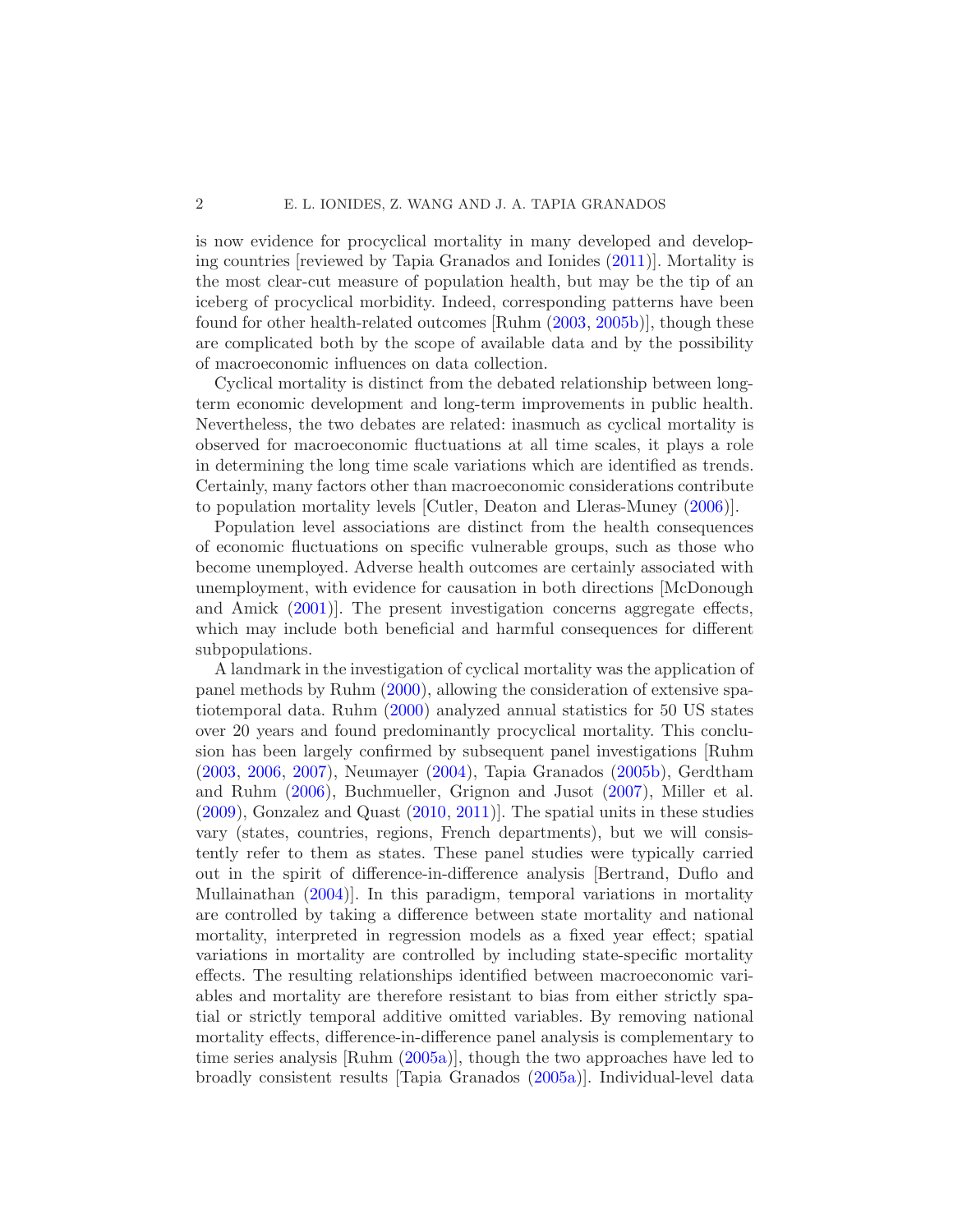have also revealed predominantly procyclical effects [Edwards [\(2008](#page-23-8))]. Sample size issues limit the scope of individual-level analyses; macroeconomic impact on mortality is an effect of small size (for any given individual), which nevertheless has a considerable overall effect on entire populations.

A critical question for the proper understanding of procyclical aggregate mortality is to what extent different age groups and mortality causes are involved in the procyclical phenomenon. Problematically, different analyses have previously led to different answers. We argue that these inconsistencies can be explained by the use of misspecified state-specific trend models. Previous analyses have typically employed linear or constant state-specific trends and have performed statistical regression techniques which are inefficient or biased for the data under consideration. The methodological limitations of these analyses have had severe consequences for investigating age and cause-specific mortality, without being large enough to interfere with the results for total mortality. To support our argument, we will show how removal of nonlinear trends allows appropriate statistical analysis using standard regression methods.

In this investigation, we study data from the US states in the years 1980–2006. Thus, our data updates the 1972–1991 analysis of Ruhm [\(2000](#page-24-4)) and overlaps the 1978–2004 analysis of Miller et al. [\(2009](#page-24-8)). Whereas Miller et al. [\(2009\)](#page-24-8) extended Ruhm [\(2000\)](#page-24-4) by breaking down the data more extensively by age and mortality cause, here we focus instead on the specification of the model and its consequences for the conclusions reached. We find that some estimates of interest are fragile to changes in the specification. Results which are sensitive to the model specification should be treated with additional caution and also raise the question of which specification is most appropriate. To resolve existing ambiguities, and to make further progress, there is a need for objective evaluation of the strengths and weaknesses of alternative analyses. Assessing the model specification via analysis of the regression residuals can provide such a tool. The constant or linear statespecific trend specifications used in previous work, including Ruhm [\(2000](#page-24-4)) and Miller et al. [\(2009](#page-24-8)), entail substantial violations of the standard assumptions that justify the use of ordinary least squares (OLS). Combining OLS point estimates with state-clustered standard errors is a standard econometric technique in this situation [Bertrand, Duflo and Mullainathan [\(2004\)](#page-23-7), Petersen [\(2009](#page-24-10))], however, this only partially alleviates the adverse consequences of the model violations. Our methodological remedy is to apply nonlinear detrending methods in this spatiotemporal setting. We show that our method has many of the advantages of feasible generalized least squares (FGLS) while avoiding some of the difficulties inherent in using data to estimate a large covariance matrix [Hausman and Kuersteiner [\(2008\)](#page-23-9)].

Our results confirm the finding of Ruhm [\(2000](#page-24-4)) that general mortality fluctuates procyclically and this procylical phenomenon is stronger in young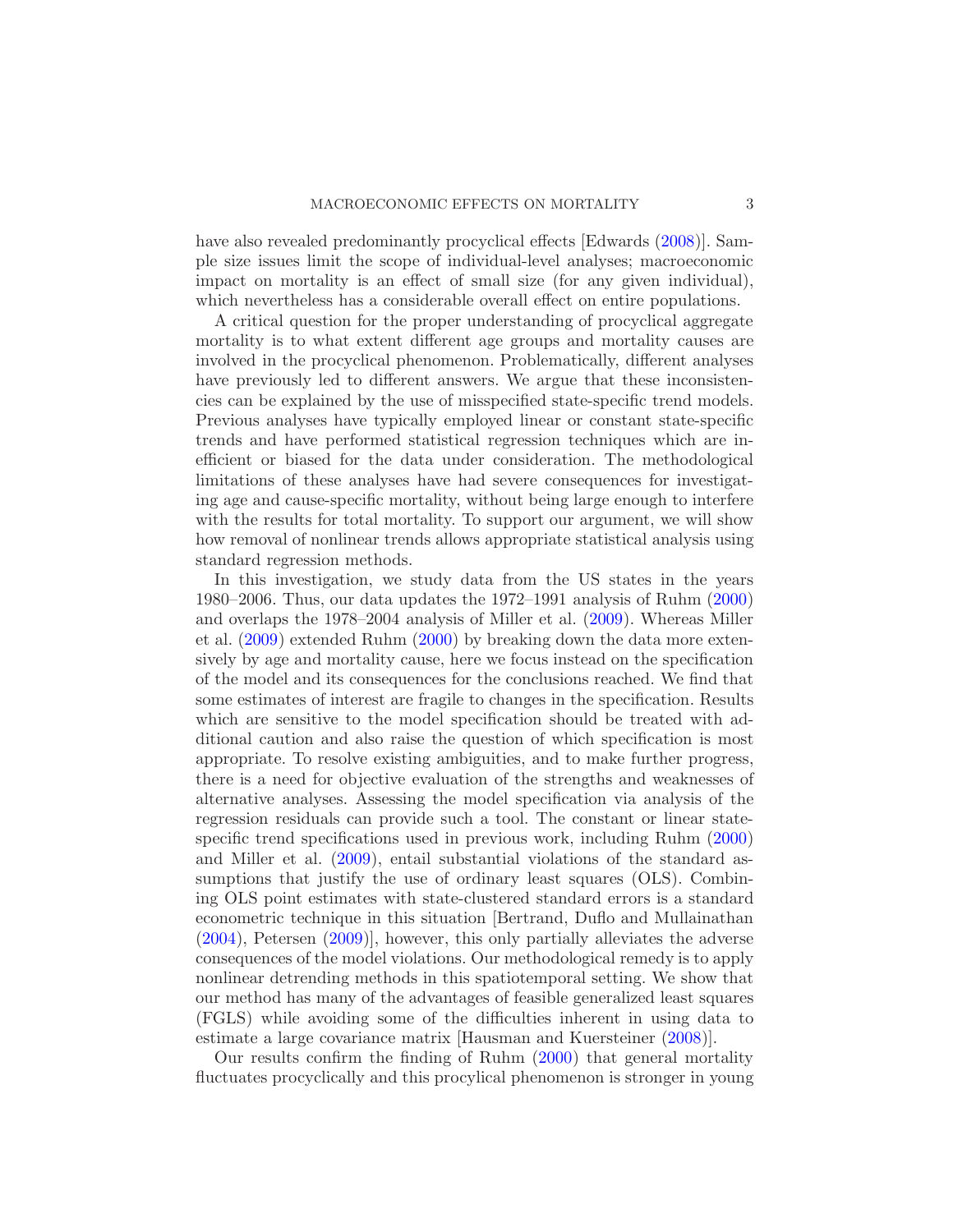adults (ages 20–44), though it is present also in mid-age adults (45–64) and individuals at retirement ages (65+). The conclusion of Miller et al. [\(2009\)](#page-24-8) that mid-age adults are not subject to procyclical mortality may be a consequence of model misspecification. Since Miller et al. [\(2009](#page-24-8)) and Ruhm [\(2000](#page-24-4)) used similar model formulations, it is fortuitous that many of the results of Ruhm [\(2000](#page-24-4)) happen to agree with the conclusions from a more statistically principled analysis of recent data. We find that the procyclical oscillation of general mortality is mainly mediated by increases in respiratory disease mortality, cardiovascular disease mortality and traffic mortality, all of which oscillate procyclically. Suicide differs by being countercyclical; we find cancer and homicide to be acyclical.

The remainder of this paper is organized as follows. Section [2](#page-3-0) describes the data. Section [3](#page-4-0) introduces the panel models under consideration. Section [4](#page-6-0) discusses the methodological issues involved in fitting these models. Section [5](#page-9-0) carries out a data analysis, focusing on issues of methodological relevance. Section [6](#page-14-0) investigates goodness of fit for the models under consideration. Section [7](#page-18-0) discusses these results in the context of the current understanding of cyclical mortality.

<span id="page-3-0"></span>2. Data. We analyzed annual data from the 50 US states over the years 1980–2006. Crude, age-specific, sex-specific and cause-specific mortality rates were computed using data publicly available from the US Centers for Disease Control and Prevention [\(wonder.cdc.gov\)](http://wonder.cdc.gov). Data on annual unemployment rates were obtained from the US Bureau of Labor Statistics [\(www.bls.gov\)](http://www.bls.gov). Age-specific mortality rates were calculated for three age groups: 20–44, 45–64 and 65+. We analyzed cause-specific mortality rates for eight major causes of death, defined via (ICD9; ICD10) codes as follows: cardiovascular disease (390–459; I00–I99), ischemic heart disease (410–414; I20–I25), cancer (140–165, 170–175, 179–203; C00–C97), respiratory disease (460– 519; J00–J98), other infectious disease (001–139; A00–B99), traffic injuries (E810–E819; V01–V79), suicide (E950–E959; X60–X84), homicide (E960– E969; X85–Y09).

Inspection of the plotted series of mortality rates for the 50 states revealed a jump in the series for ischemic heart disease and cancer mortality between the years 1998 and 1999 (results not shown) which corresponds to the transition in disease coding from the 9th to the 10th edition of the International Classification of Diseases (i.e., from ICD9 to ICD10). The annual change in ischemic heart disease mortality took its largest value at this time for 48 states. For cancer, the largest annual change occurred at this time for 20 states, with the times of the biggest jump being scattered for the other states. To correct for the potential error introduced by a change in mortality codes for these two categories, we replaced the log mortality increment for 1998–1999 by the average value of the remaining increments (a simple way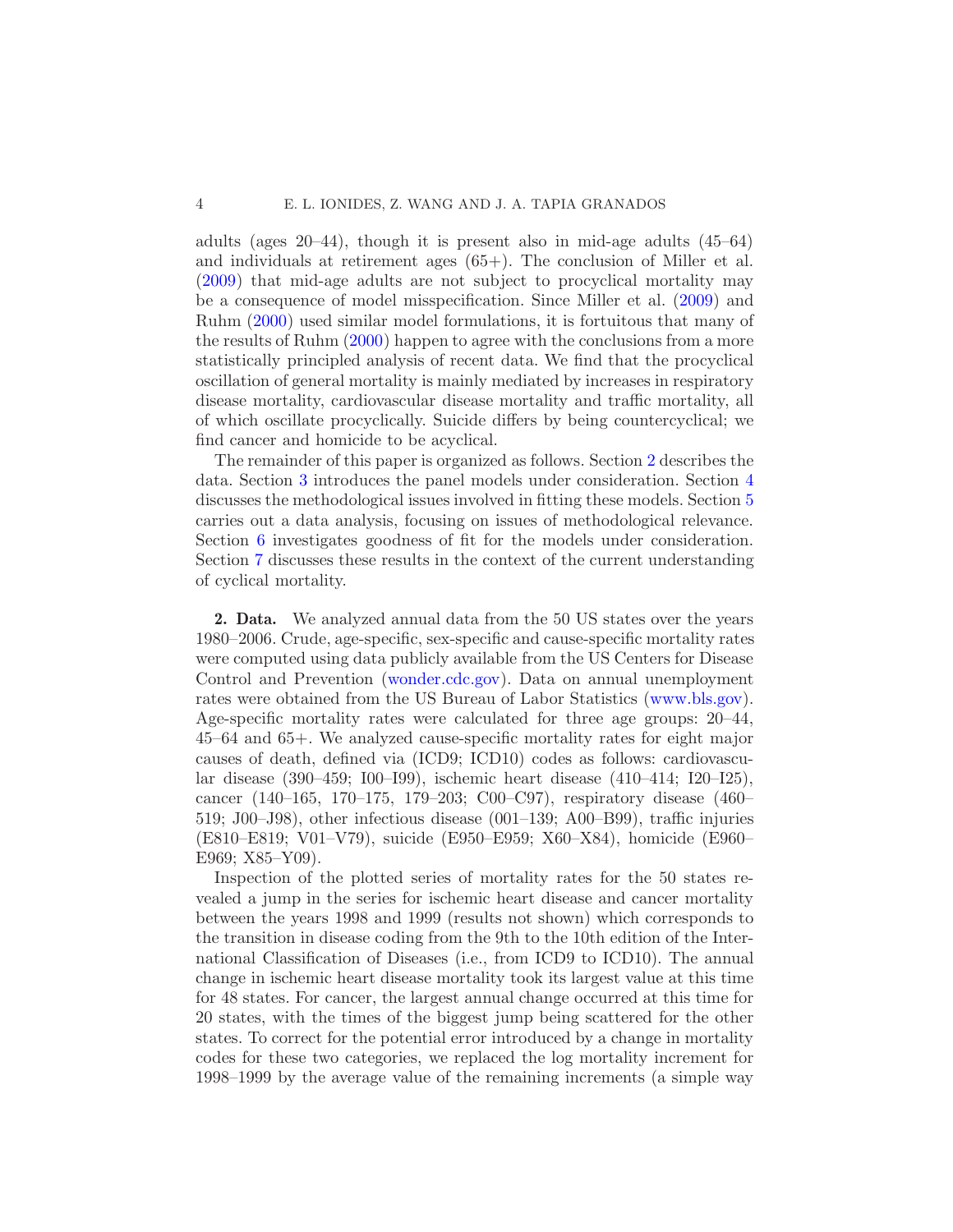to remove the effect of the jump while keeping the temporal structure of the time series intact). This data correction made no qualitative difference to our conclusions.

<span id="page-4-0"></span>**3. Models.** We consider panel model specifications extending the choices of Ruhm [\(2000](#page-24-4)). Our general model is

<span id="page-4-2"></span>(1) 
$$
M_{it} = \alpha U_{it} + \beta N_t + \gamma A_{it} + \delta_t + \phi_i + \psi_i t + \varepsilon_{it},
$$

where  $M_{it}$  is a measure of mortality for state i in year t;  $U_{it}$  is a measure of state-level unemployment;  $N_t$  is a measure of national unemployment;  $A_{it}$  is a column vector representing population age-structure,<sup>[2](#page-4-1)</sup> with  $\gamma$  being a row vector of corresponding size;  $\delta_t$  are year-specific state-invariant effects;  $\phi_i$ are state-specific time-invariant effects; the term  $\psi_i t$  corresponds to statespecific linear trends;  $\varepsilon_{it}$  is an error term. The mortality rate measure,  $M_{it}$ , may correspond to total mortality, age-specific mortality or cause-specific mortality. When  $M_{it}$  is an age-specific mortality measure, we do not include the term  $\gamma A_{it}$ .

To define our mortality and unemployment measures, we introduce notation for the raw data. The mortality rate data are denoted by  $m_{it}$ , statespecific unemployment rate by  $u_{it}$  and national unemployment rate by  $n_t$ . A vector with population proportions of children under 5 and of persons over 65 is written as  $a_{it}$ . We consider four types of model, corresponding to four different ways to work with state-specific levels and trends:

(B) The Basic model is the foundation for the analysis of Ruhm [\(2000](#page-24-4)). It has dependent variable  $M_{it} = \log m_{it}$  and fits a constant level effect for each state (i.e., it has a constraint  $\psi_i = 0$ ). The remaining variables are untransformed  $(U_{it} = u_{it}, N_t = n_t, A_{it} = a_{it}).$ 

(L) The Linear model includes linear state-specific trends. The linear model differs from the basic model only by the inclusion of the term  $\psi_i t$ .

(D) The Differenced model includes all time-dependent variables in first temporal differences. Specifically,  $M_{it} = \Delta \log m_{it} = m_{it+1} - m_{it}$ ,  $U_{it} =$  $\Delta u_{it}$ ,  $N_t = \Delta n_t$ , and  $A_{it} = \Delta a_{it}$ .

 $(HP<sub>\lambda</sub>)$  The *Hodrick–Prescott* model includes the time-dependent variables after subtracting trends computed via a Hodrick–Prescott filter with smoothing parameter  $\lambda$ . In this case, we write  $M_{it} = \mathcal{H}_{\lambda}(\log m_{it}), U_{it} =$  $\mathcal{H}_{\lambda}(u_{it}), N_t = \mathcal{H}_{\lambda}(n_t)$ , and  $A_{it} = \mathcal{H}_{\lambda}(a_{it})$ . Here,  $\mathcal{H}_{\lambda}(x_t)$  denotes the residual component of the time series  $x_t$  after removing a trend computed by the

<span id="page-4-1"></span><sup>2</sup>Age-adjusted state mortality rates are available. However, Rosenbaum and Rubin [\(1984\)](#page-24-11) have pointed out the potential biases introduced by using age-adjusted rates. Following these authors, we prefer to regress crude rates on a set of covariates including age-structure variables.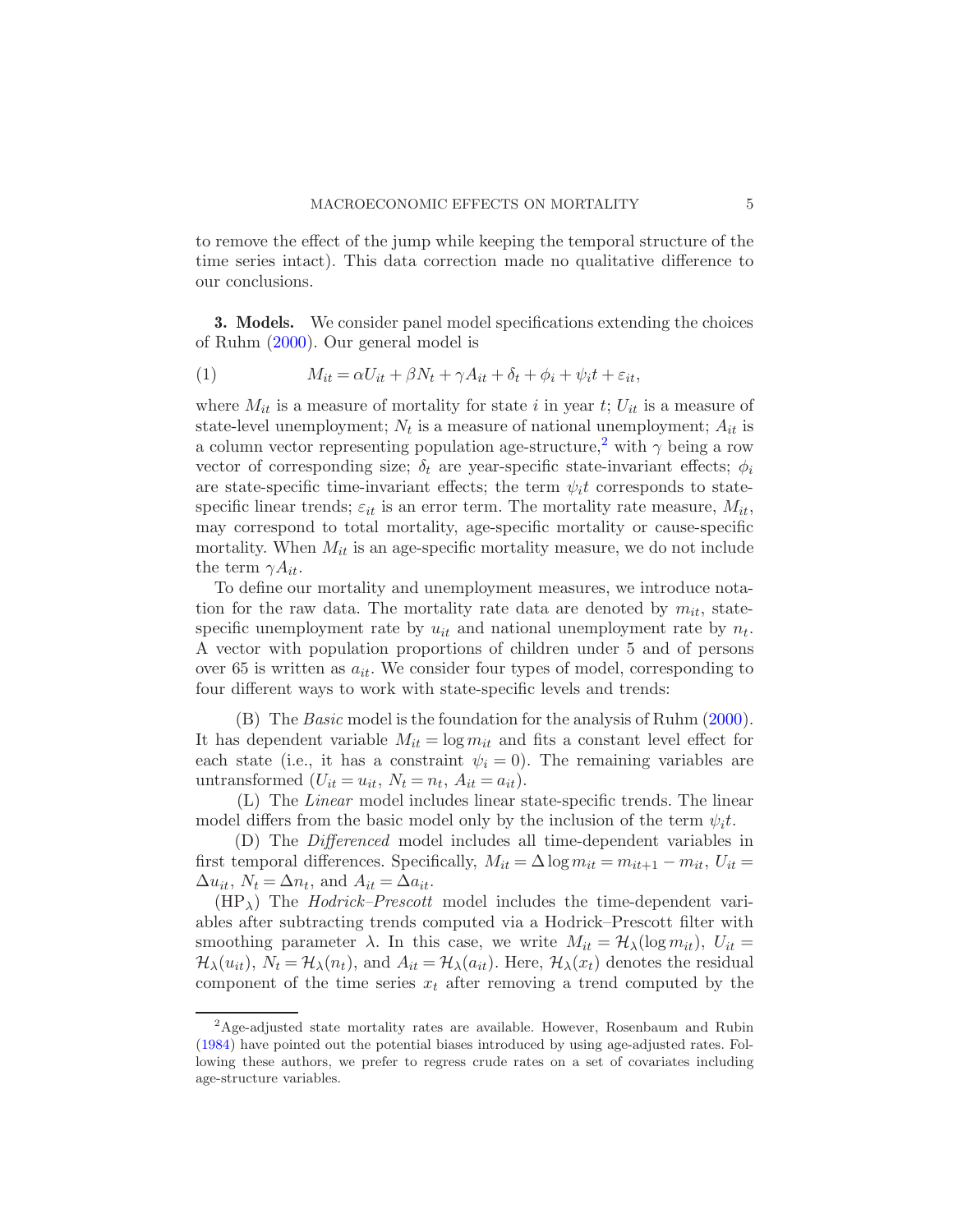|--|--|

<span id="page-5-0"></span>Models under consideration, written as special cases of equation  $(1)$ . (a) The mortality variable and time-dependent explanatory variables for the different model types. (b) Model subtypes, including differing subsets of the explanatory variables

| a)                            |                                      |                                       |                                |                                 |                               |                                 |  |
|-------------------------------|--------------------------------------|---------------------------------------|--------------------------------|---------------------------------|-------------------------------|---------------------------------|--|
| Model<br>type                 | Mortality<br>measure<br>$(M_{it})$   | <b>State</b><br>economy<br>$(U_{it})$ | National<br>economy<br>$(N_t)$ | Age<br>structure<br>$(A_{it})$  | Fixed<br>effect<br>$(\phi_i)$ | Linear<br>trend<br>$(\psi_i t)$ |  |
| B (Basic)                     | $\log m_{it}$                        | $u_{it}$                              | $n_{t}$                        | $a_{it}$                        | yes                           | no                              |  |
| $L$ (Linear)                  | $\log m_{it}$                        | $u_{it}$                              | $n_{t}$                        | $a_{it}$                        | yes                           | yes                             |  |
| D (Difference)                | $\Delta \log m_{it}$                 | $\Delta u_{it}$                       | $\Delta n_t$                   | $\Delta a_{it}$                 | $\mathbf{n}$                  | $\mathbf{n}$                    |  |
| $HP_{\lambda}$ (HP-detrended) | $\mathcal{H}_{\lambda}(\log m_{it})$ | $\mathcal{H}_{\lambda}(u_{it})$       | $\mathcal{H}_{\lambda}(n_t)$   | $\mathcal{H}_{\lambda}(a_{it})$ | $\mathbf{n}$                  | $\mathbf{n}$                    |  |

| , D              |                         |                            |                 |  |  |  |
|------------------|-------------------------|----------------------------|-----------------|--|--|--|
| Model<br>subtype | <b>State</b><br>economy | <b>National</b><br>economy | Year<br>effects |  |  |  |
|                  | yes                     | no                         | yes             |  |  |  |
| $\mathfrak{D}$   | yes                     | no                         | no              |  |  |  |
| 3                | $\mathbf{n}$            | yes                        | $\mathbf{n}$    |  |  |  |
| 4                | yes                     | yes                        | no              |  |  |  |

method of Hodrick and Prescott [\(1997](#page-24-12)). As discussed in Section [4,](#page-6-0) and at greater length by Ionides, Wang and Tapia Granados [\(2013](#page-24-13)),  $\lambda$  can be chosen to approximately prewhiten the mortality measure rather than aiming specifically to isolate business cycle fluctuations. The choice  $\lambda = 100$  satisfies this requirement [Ionides, Wang and Tapia Granados [\(2013](#page-24-13)), Figure S-2].

The model types are summarized in Table  $1(a)$  $1(a)$ . All regression models were weighted by the square root of the state population to account for heteroskedasticity; this has become a standard formulation [Ruhm  $(2000)$ , Tapia Granados [\(2005b](#page-25-2)), Miller et al. [\(2009](#page-24-8)), Gonzalez and Quast [\(2011](#page-23-6))]. State-specific fixed effects and linear trends are removed by the Hodrick– Prescott filter and so are not included in models of type  $HP_\lambda$ . The linear trends in models of type L correspond to fixed effects after temporal differencing; we therefore include state-specific fixed effects in models of type D.

We consider four subtypes of each model type, corresponding to the inclusion of differing sets of covariates. The national economy covariate,  $N_t$ , can be expressed as a linear combination of the year effects,  $\{\delta_t\}$ , and so we never include both in the model simultaneously. Model B1 has  $\beta = 0$ , excluding an explicit role for the national economy; model B2 excludes both national unemployment and year effects ( $\beta = \delta_t = 0$ ); model B3 excludes state unemployment and year effects ( $\alpha = \delta_t = 0$ ); model B4 excludes year effects  $(\delta_t = 0)$ . These model subtypes were considered by Ruhm [\(2000\)](#page-24-4), with the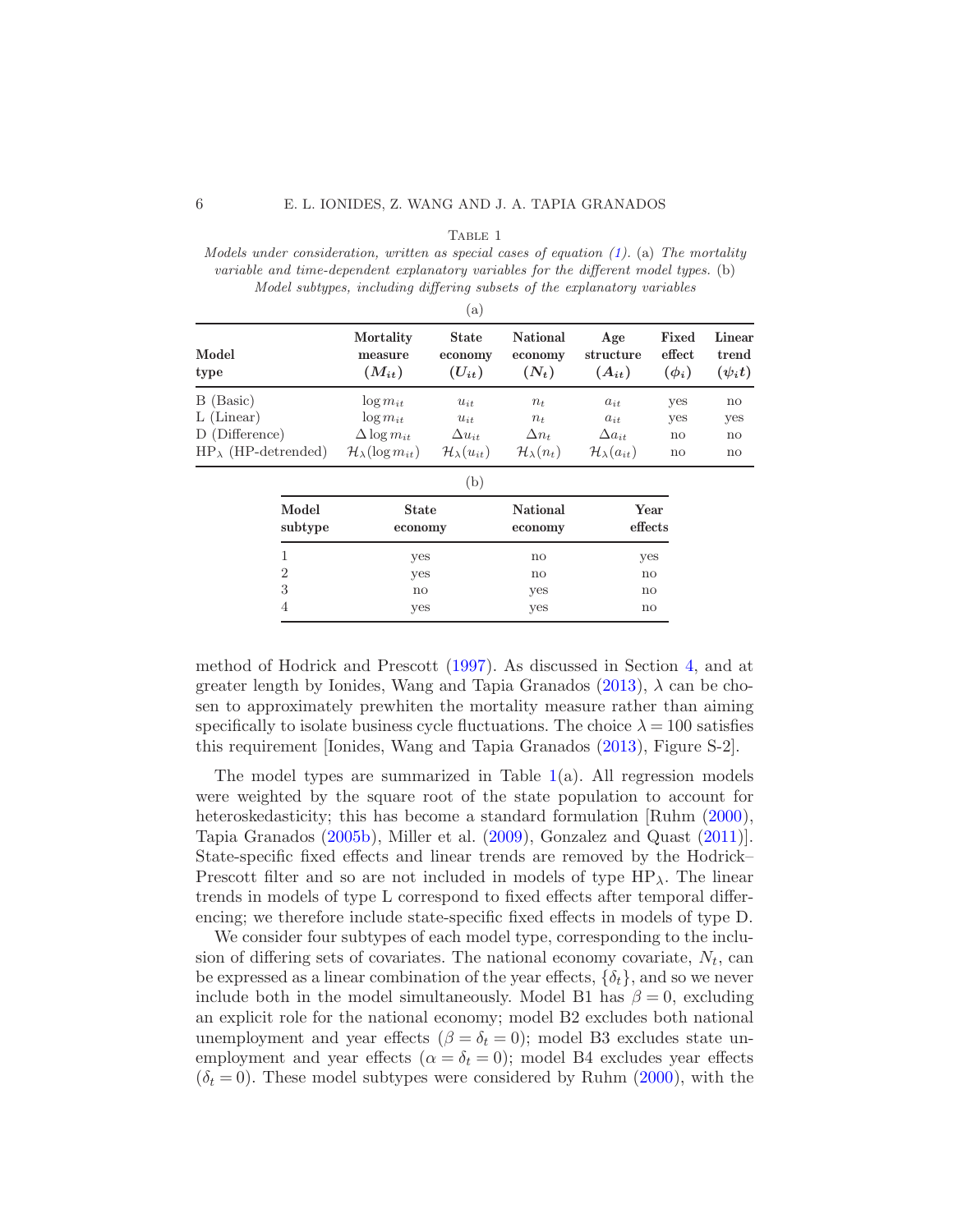goal of disentangling the effects of state-level unemployment and nationallevel unemployment on mortality. Subtypes of the other model types are defined in an identical way, as summarized in Table [1\(](#page-5-0)b).

<span id="page-6-0"></span>4. Methodology. In a panel study such as ours, many variables are measured at many geographical locations across many time points. This wealth of data leads to challenges in building graphical representations. Nevertheless, plotting the data or regression residuals in various ways can play an important role in model development and diagnostics. We demonstrate this in Sections [5](#page-9-0) and [6.](#page-14-0) By contrast, previous panel studies relating mortality to macroeconomics have not shown any graphical representations of the data below national levels of aggregation.

A classical approach to regression analysis is to present estimates and standard errors based on OLS methodology, after checking that thorough investigation of the residuals does not reveal any major violations of the corresponding model assumptions. When serious violations are discovered one seeks to remove them by respecifying the model, for example, by using transformations of variables or appropriately weighting the error terms. An alternative approach to inference is to employ nonparametric error models which operate under weaker assumptions, as discussed in the context of panel analysis by Bertrand, Duflo and Mullainathan [\(2004](#page-23-7)) and Petersen [\(2009](#page-24-10)). A hidden cost of nonparametric error models is that the finite-sample properties can be undesirable despite demonstrably good asymptotic properties [Kauermann and Carroll [\(2001](#page-24-14))]. In numerical experiments, a sample size of 50 independent time series has sometimes been found sufficient to validate the asymptotic justification of robust standard errors for panel models [Bertrand, Duflo and Mullainathan [\(2004\)](#page-23-7), Petersen [\(2009](#page-24-10))]. However, the numerical validation is dependent on the data and models under consideration and so should be rechecked on a case-by-case basis. If a relatively simple respecification justifies standard OLS techniques, the additional complexities of employing and validating nonparametric error models can be avoided.

In the context of time series analysis, regression with autocorrelated errors can be handled by a procedure called prewhitening [Shumway and Stoffer [\(2006\)](#page-24-15)]. One looks for a transformation which provides approximately uncorrelated residuals when the transformed dependent time series is regressed on the transformed independent series. If the transformation has a linearity property, then the resulting OLS estimates of the regression coefficients remain unbiased. The linearity property of transformations is distinct from the use of the word linear to describe the term  $\beta_i t$  in equation [\(1\)](#page-4-2). Transformations having this linearity property include temporal differencing, detrending by computing the residuals from fitting an auto-regressive moving-average model, and detrending using the Hodrick–Prescott filter. If application of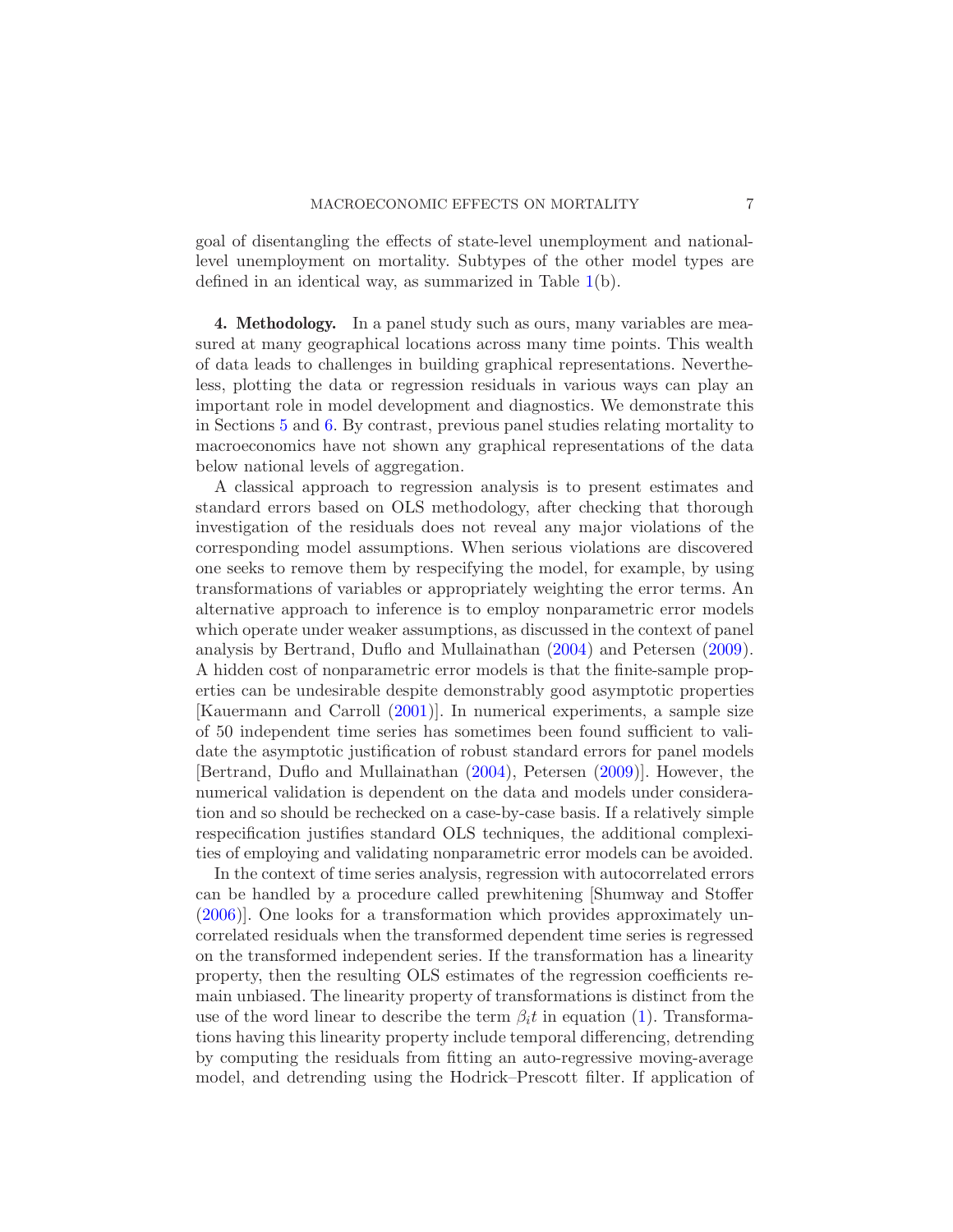the Hodrick–Prescott filter with a particular choice of smoothing parameter leads to effective prewhitening, this gives a data-driven justification of the resulting analysis. Thus, the extensive literature on the value of the smoothing parameter appropriate to study business cycle fluctuations in annual data [Ravn and Uhlig [\(2002](#page-24-16))] is not directly relevant to our methodology. Additional material on the interpretation and consequences of the choice of smoothing parameter is given in the supplement [Ionides, Wang and Tapia Granados [\(2013\)](#page-24-13)].

Much of the development of econometric panel analysis (both in theory and practice) has focused on the standard errors. OLS standard errors can considerably underestimate the actual variability of the parameter estimates, leading to great potential for the "discovery" of spurious effects [Bertrand, Duflo and Mullainathan [\(2004](#page-23-7))]. A variety of methods, including clustered error estimates and bootstrap methodology, have been proposed to amend this problem [Petersen [\(2009\)](#page-24-10)]. Even once the standard errors are appropriately corrected, there is a remaining difficulty that OLS point estimates can also be unreliable in these situations. Feasible generalized least squares (FGLS) aims to improve OLS by using an estimated covariance matrix for the error terms [Hansen [\(2007](#page-23-10))]. However, the use of FGLS in panel analysis is rare, amounting to just 3% of the panel analyses surveyed by Petersen [\(2009](#page-24-10)) and 1% of those surveyed by Bertrand, Duflo and Mullainathan [\(2004\)](#page-23-7). Applying FGLS using simple models for the covariance structure can be ineffective [Bertrand, Duflo and Mullainathan [\(2004\)](#page-23-7)]. Difficulties arise in complex, flexible models of the covariance structure due to the potentially large number of parameters to be estimated [Hansen [\(2007](#page-23-10)), Hausman and Kuersteiner [\(2008](#page-23-9))]. Our method of applying a detrending linear transform to both sides of the regression equation [\(1\)](#page-4-2) is formally similar to the application of FGLS, with detrending playing the role of covariance estimation. From this perspective, nonlinear detrending is a variant of FGLS which is readily interpretable and has favorable numerical properties.

Granger and Newbold [\(1974\)](#page-23-11) encouraged analyzing temporal differences as a practical resolution to the difficulties of jointly estimating regression coefficients and autocovariance structures in the presence of substantial longrange autocorrelation. However, a relationship between differences does not readily imply a relationship between trends: in practice, fluctuations around a trend can have entirely different relationships to those of the trends themselves [Hodrick and Prescott [\(1997](#page-24-12))]. Temporal differencing was the only linear data transformation explored by Bertrand, Duflo and Mullainathan [\(2004\)](#page-23-7). This transformation performed excellently in their numerical experiment [Table IIA, line 8 of Bertrand, Duflo and Mullainathan [\(2004](#page-23-7))]. However, the authors commented that differencing was seldom used in their survey of current practice and gave the method no further consideration. A concern with differencing is that it can result in substantial negative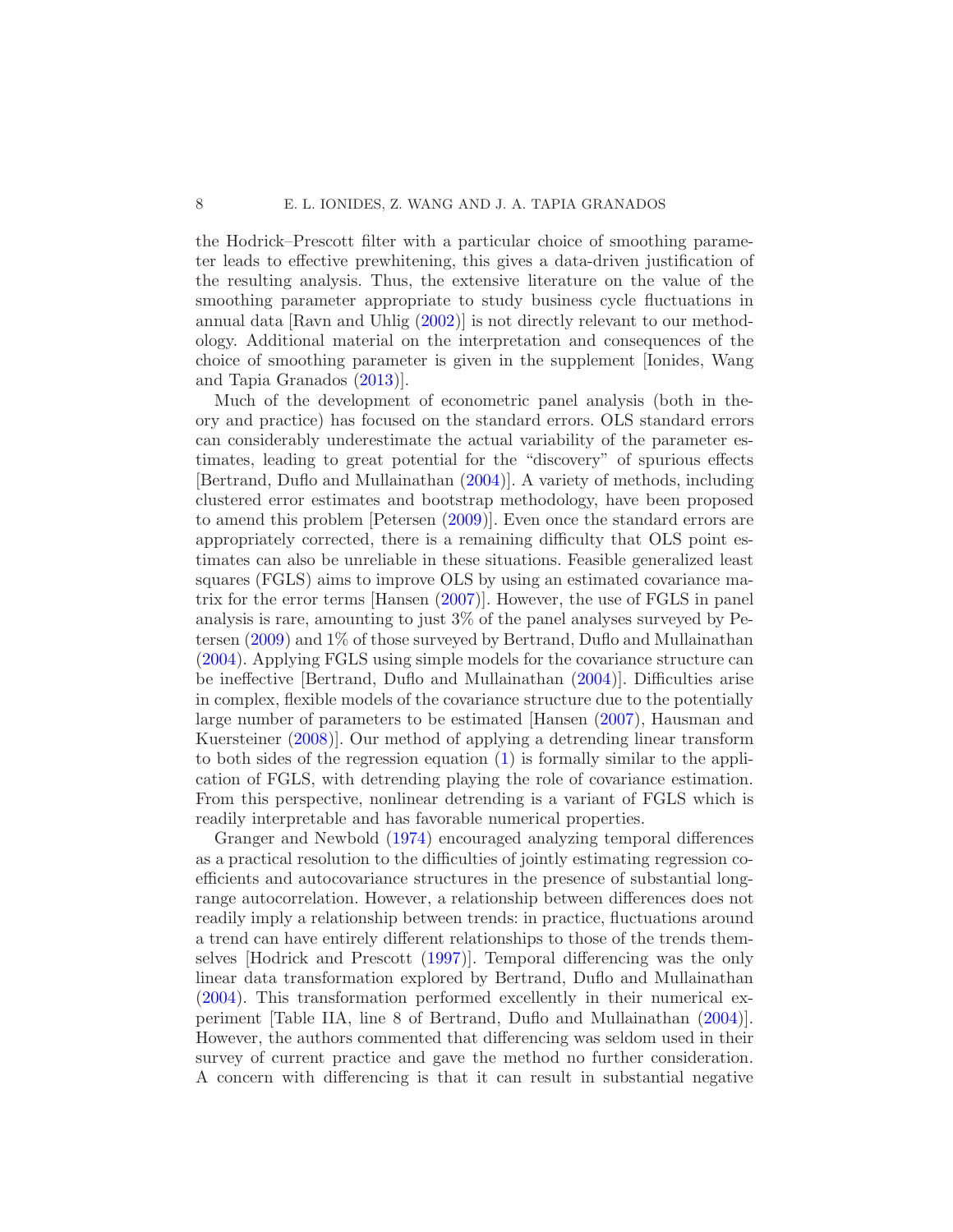autocorrelation of residuals (and it does so for our data). In this case, differencing is not ideal as a prewhitening filter; it over-enthusiastically removes the positive autocorrelation. The typical consequences of the negative autocorrelation are inefficient OLS effect estimates and conservative standard errors.

If trends are considered as fixed effects, rather than zero mean random effects, then OLS and FGLS models which fail to account for these trends incur bias. Panel model implementations of FGLS typically assume that the error terms are independent between states, so that only temporal autocorrelations are substantial. Nonlinear trends which show similarities between states are not appropriately modeled under this assumption. By contrast, inasmuch as these phenomena are effectively removed by a detrending operation, the corresponding prewhitened regression is protected from bias. The statistical evidence in the data (Sections [5](#page-9-0) and [6\)](#page-14-0) suggests that there are unmodeled sources of spatiotemporal dependence which can largely be removed by employing national year effects in combination with nonlinear detrending.

Interpreting the results of observational studies requires care because of the possible consequences of omitted variables. Another hazard is the possibility that an association between two variables which is interpreted as causal in one direction in fact has a causal mechanism in the opposite direction. In the context of cyclical mortality, two uncontroversial assertions can assist the causal interpretation of observed associations:

(A1) It has been generally accepted that mortality fluctuations could not plausibly be a substantial cause of recent US booms and busts.

(A2) There is a lack of plausible noneconomic phenomena which could simultaneously have substantial effects on civilian mortality and macroeconomic fluctuations in recent years in the US. Perhaps the best candidates are wars, natural disasters, climate variation, or epidemic diseases; none of these have been previously considered as plausible omitted variables to explain procyclical mortality.

An alternative to (A2) is to employ a broad definition of macroeconomic phenomena, including macroeconomic effects of variables external to the economy as well as interacting variables within the economy, by assuming the following:

(A3) Any phenomenon with macroeconomic consequences is itself a macroeconomic phenomenon.

If there is adequate statistical evidence for an association, then either (A1),  $(A2)$  or  $(A1)$ ,  $(A3)$  implies that the association can be interpreted as a causal effect of macroeconomic fluctuations on mortality. This follows directly from a basic principle of inductive reasoning, that an association between two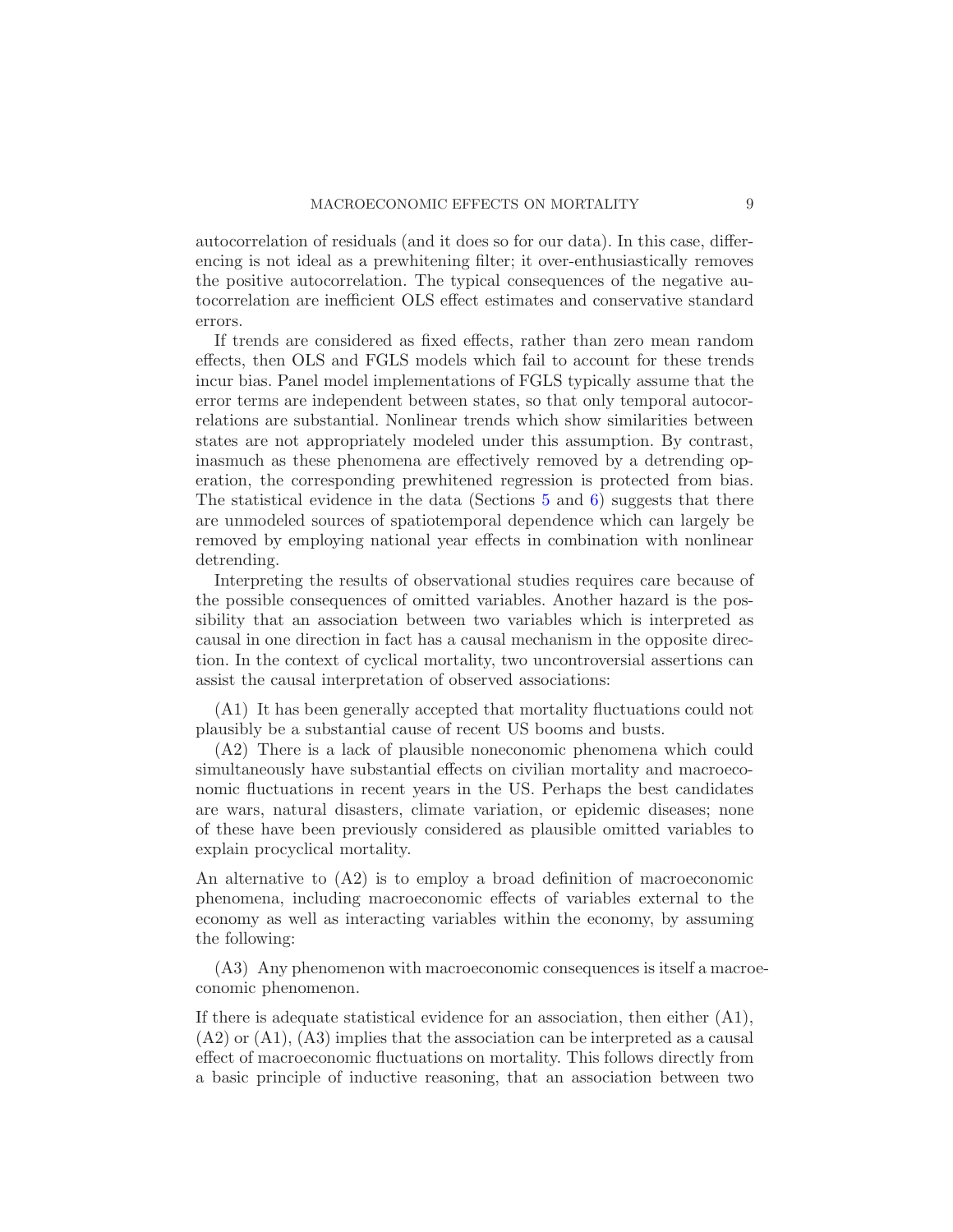# 10 E. L. IONIDES, Z. WANG AND J. A. TAPIA GRANADOS

variables must be explained by either a direct causal effect or by each variable responding to some third variable [Mill  $(1853)$ ]. From  $(A2)$  or  $(A3)$  one can deduce that any such third variable is itself a macroeconomic variable. This argument does not allow us to infer a specific causal mechanism. In particular, we cannot infer that unemployment operates causally to produce an observed association; its role in our analysis is as a proxy for the multitude of economic variables (measurable and nonmeasurable) which fluctuate synchronously.

<span id="page-9-0"></span>5. Results. Figure [1](#page-9-1) displays national annual series of total mortality rates and the unemployment rate. The national death rate declined dramatically during the recessions of the early 1980s, and then increased throughout much of the expansion of the mid-1980s. In general, the evolution of mortality tends to mirror the evolution of the unemployment rate, suggesting an inverse relation between unemployment and mortality. The long-run behavior of the crude mortality rate (unadjusted for age, as shown in Figure [1\)](#page-9-1) is affected by changes in the age-structure of the population; it is much less likely, however, that changes in the age-structure cause short term oscillations of the mortality rate. When attempting to interpret the data in Figure [1,](#page-9-1) the strength of the statistical evidence for the association is more critical than the issues of causal direction and omitted variable bias. Assumptions  $(A1)$ – $(A3)$  can justify interpreting statistically significant associations as macroeconomic effects on mortality, without being able to pin down specific mechanisms. Securing the statistical evidence in sub-categories, broken



<span id="page-9-1"></span>FIG. 1. National mortality and unemployment. (a) Mortality per 1000 per year, shown as a dashed line corresponding to the left axis scale; unemployment rate, shown as a solid line corresponding to the right axis scale. (b), (c), (d) The data in (a) detrended using a linear trend, first difference and Hodrick–Prescott filter  $(\lambda = 100)$ , respectively.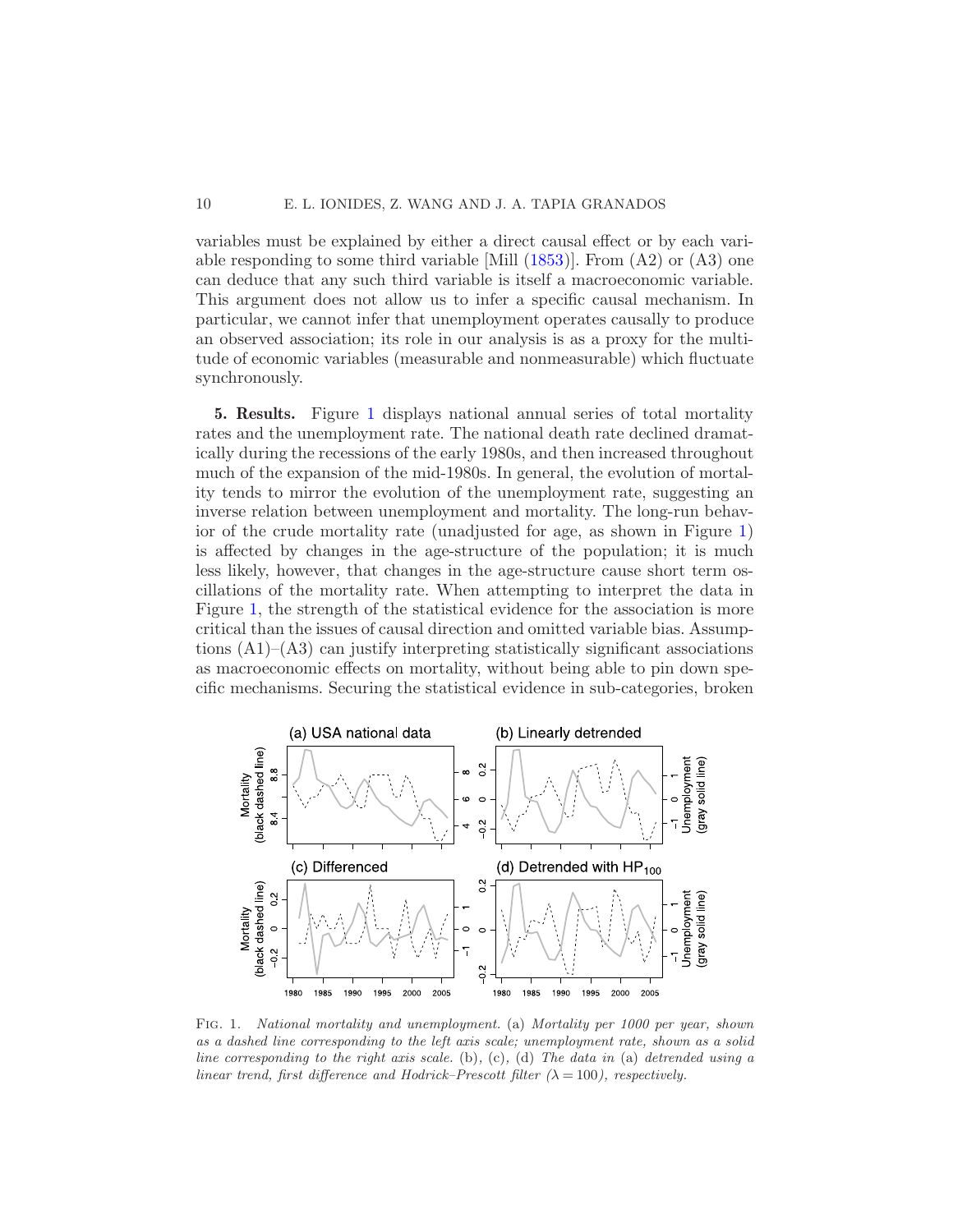

<span id="page-10-0"></span>Fig. 2. Mortality and unemployment for four states. Mortality per 1000 per year is shown as a dashed line corresponding to the left axis scale. The unemployment rate is shown as a solid gray line corresponding to the right axis scale.

down by demographic group and cause of mortality, then gives a foundation for the discussion of causal mechanisms consistent with the resulting pattern of associations. Unfortunately, the association at the 27 annual time points in Figure [1](#page-9-1) does not give statistically conclusive evidence. Disaggregating mortality and unemployment rates from the national level to the state level has potential to reinforce the evidence, as long as the states show sufficient variation from the national pattern. Figure [2](#page-10-0) plots mortality rates and unemployment rates for four states, revealing quite different patterns in different states. Some of these time series, such as mortality in Alaska, are clearly not well modeled by variation around a linear trend.

Table [2](#page-11-0) summarizes our results in models that have been repeatedly used, following Ruhm [\(2000](#page-24-4)), to estimate the effect of macroeconomic fluctuations on mortality. The models with linear trends (L1–L4) give similar results to the corresponding results for 1972–1991 [Ruhm [\(2000](#page-24-4)), Table I]. In addition, inspection of the Akaike information criterion (AIC) values in Table [2](#page-11-0) shows that L1–L4 provide a considerably superior statistical explanation of the data over B1–B4. AIC is only one of many possible measures for quantitative model comparison [Burnham and Anderson [\(2002](#page-23-12))]. However, the differences between the AIC values in Table [2](#page-11-0) are entirely unambiguous. Differences of order 1 unit of AIC are considered small, and so alternative methodologies might be expected to disagree; differences of order 100 or 1000 units of AIC are compelling evidence. The comparisons provided by these AIC values are therefore, presumably, insensitive to the measure of model comparison used. Differences in AIC are useful for detecting issues of model misspecification,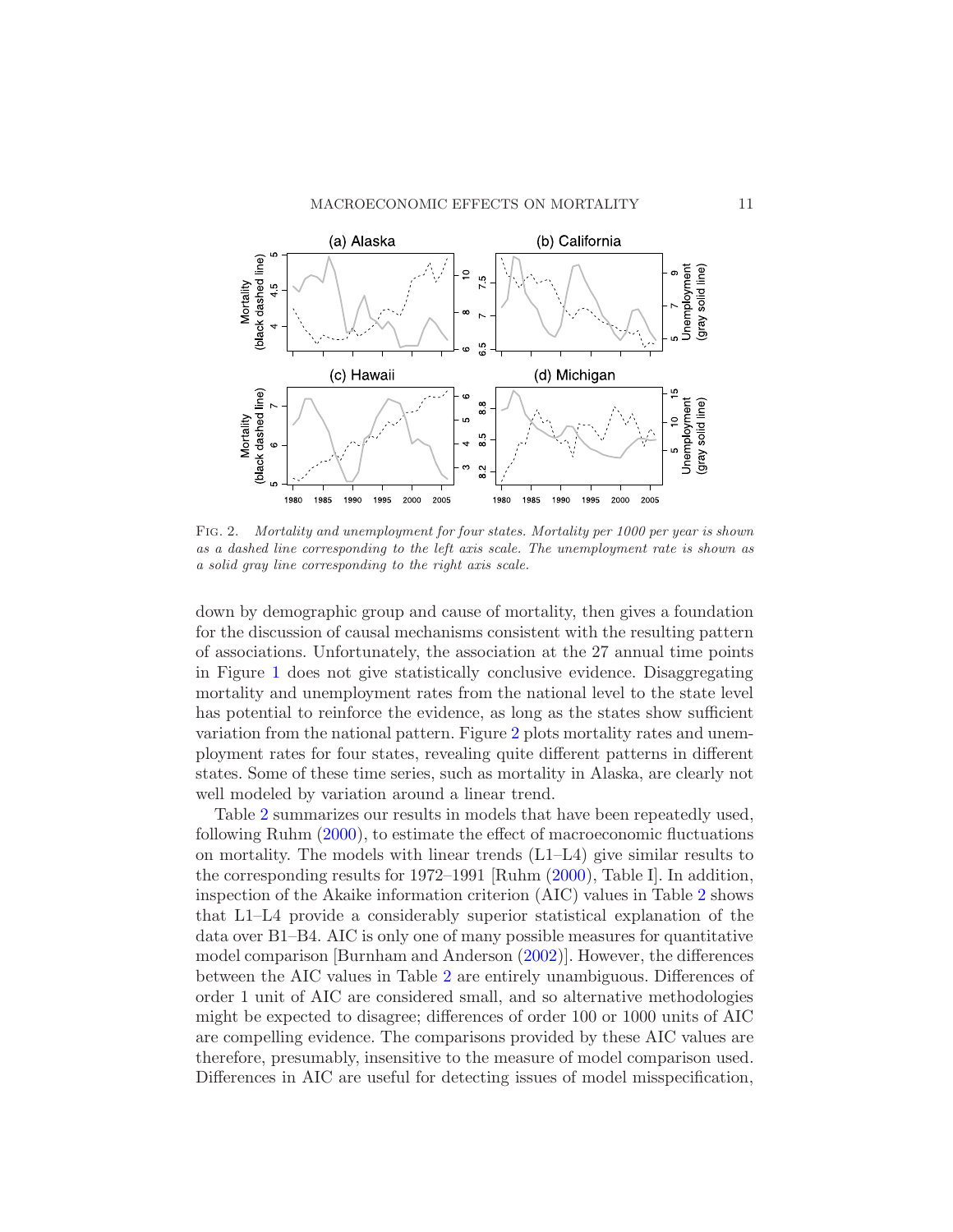#### TABLE 2

<span id="page-11-0"></span>Fixed-effects panel regressions with state mortality modeled as a function of economic conditions for the 50 US states

|              | <b>Basic model</b> |                  |                | Linear state-specific trends |                                  |                |                                                           |                |
|--------------|--------------------|------------------|----------------|------------------------------|----------------------------------|----------------|-----------------------------------------------------------|----------------|
|              | <b>B1</b>          | B <sub>2</sub>   | B <sub>3</sub> | <b>B4</b>                    | L1                               | L <sub>2</sub> | L3                                                        | L4             |
| State        | $-0.52***$         | $0.12^{\dagger}$ |                |                              | $-0.67***$ $-0.31***$ $-0.41***$ |                |                                                           | $-0.30***$     |
| unemployment | (0.07)             | (0.07)           |                | (0.09)                       | (0.05)                           | (0.04)         |                                                           | (0.06)         |
| National     |                    |                  | $0.78***$      | $1.36***$                    |                                  |                | $-0.46***$                                                | $-0.20**$      |
| unemployment |                    |                  | (0.08)         | (0.11)                       |                                  |                | (0.05)                                                    | (0.07)         |
| Year effects | Yes                | N <sub>o</sub>   | No             | No.                          | Yes                              | No             | No.                                                       | N <sub>o</sub> |
| AIC          |                    |                  |                |                              |                                  |                | $-5818.3 -5027.5 -5114.7 -5165.0 -7569.6 -6938.5 -6917.7$ | $-6945.0$      |

The model specifications are as described in equation [\(1\)](#page-4-2) and Table [1,](#page-5-0) and were estimated using least squares, with states weighted by the square root of the state population. The state unemployment effect is reported as the estimate of  $100\alpha$ , the percentage increase in mortality due to a unit increase in unemployment. Similarly, the national unemployment effect is given as the estimate of  $100\beta$ . Corresponding OLS standard errors [as used by Ruhm  $(2000)$ ] are in parentheses. \*\*\* $P < 0.001$ , \*\* $P < 0.01$ , \* $P < 0.05$ ,  $\frac{1}{1}P < 0.1$ .

but they cannot, by themselves, explain how and why this misspecification manifests itself.

Ruhm [\(2000\)](#page-24-4) found that B1–B4 provided qualitatively similar results to L1–L4 and therefore proceeded to use the simpler basic specification for subsequent analysis. For our analysis, B1 is qualitatively consistent with L1–L4 and, indeed, the effect estimate for this model  $(-0.52)$  happens to be identical to the estimate of Ruhm [\(2000\)](#page-24-4). Problematically, B2–B4 suggest conclusions which are inconsistent both with Ruhm [\(2000](#page-24-4)) and with the other specifications in Table [2.](#page-11-0) Since B2–B4 also provide poor fits to the data (as judged by AIC and diagnostic plots), this could be explained by model misspecification bias. Model subtypes 2–4 aim to investigate the contextual role of unemployment, addressing whether national macroeconomic conditions continue to play a role given state-level variables. However, our objective here is not to interpret the results from fitting B2–B4 or L2–L4, but to observe how standard methodology can lead to apparent contradictions. The AIC values in Table [2](#page-11-0) suggest that year effects play a statistically important role. We therefore focus henceforth on models of subtype 1.

Table [3](#page-12-0) shows that the results for age-specific mortality are also sensitive to model specification. Model B1 demonstrates considerable consistency with the 1972–1991 results of Ruhm [\(2000](#page-24-4)), Table III, indicating strong procyclical mortality in all age groups and especially in young adults and middle age adults. Our model L1, which corresponds to a supplementary model for Ruhm [\(2000](#page-24-4)) and the primary model structure for Miller et al. [\(2009\)](#page-24-8), is in close agreement with the 1978–2004 results of Miller et al. [\(2009](#page-24-8)). In particular, L1 suggests that procyclical mortality is weak or nonexistent in young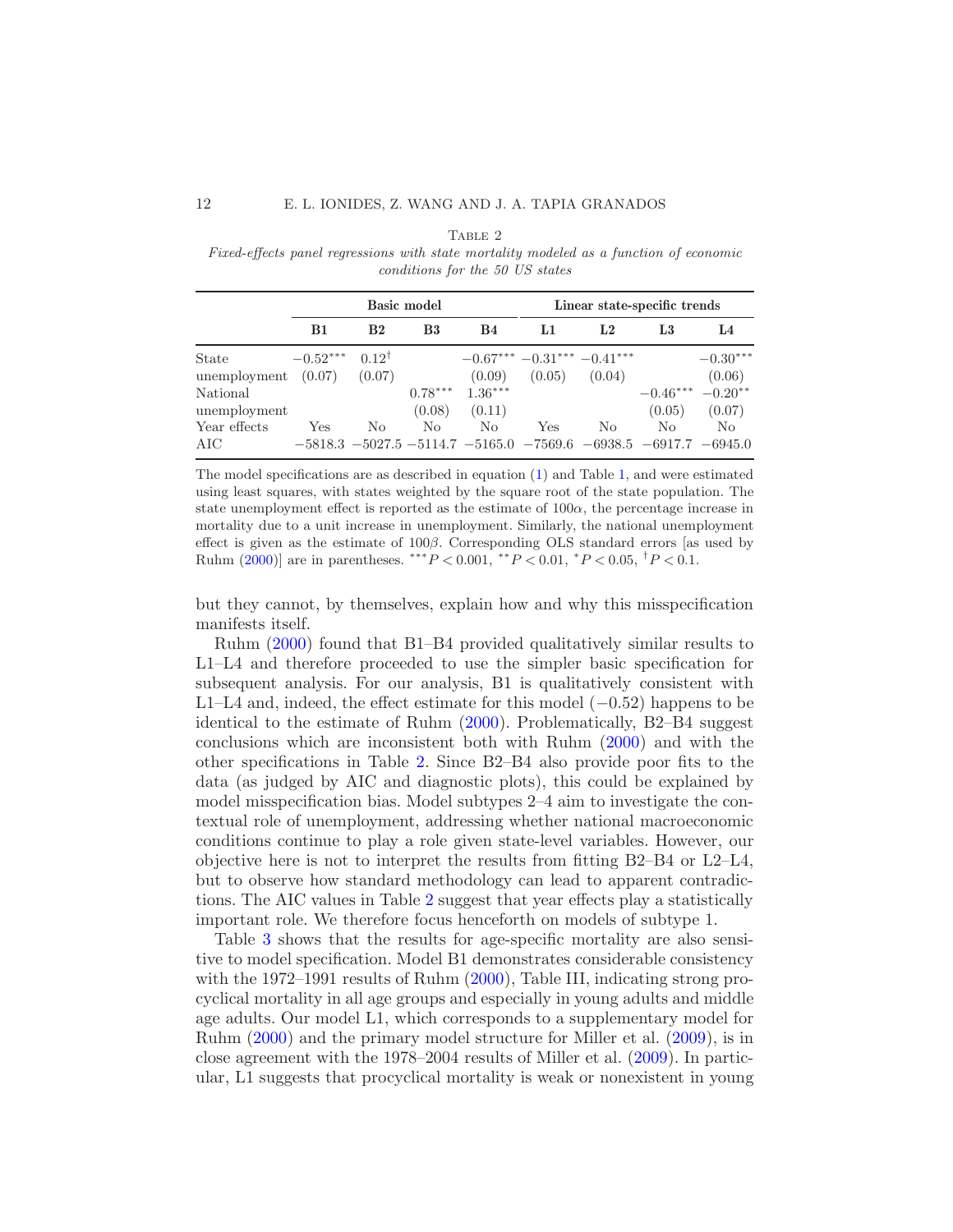<span id="page-12-0"></span>

| Model                                                                                                                                   | B1 and the state of the state of the state of the state of the state of the state of the state of the state of the state of the state of the state of the state of the state of the state of the state of the state of the sta | L1 | D1 | $HP1_{6.25}$                                                                                                                                                                                                                                                            | $HP1_{100}$ |
|-----------------------------------------------------------------------------------------------------------------------------------------|--------------------------------------------------------------------------------------------------------------------------------------------------------------------------------------------------------------------------------|----|----|-------------------------------------------------------------------------------------------------------------------------------------------------------------------------------------------------------------------------------------------------------------------------|-------------|
| Total                                                                                                                                   |                                                                                                                                                                                                                                |    |    | $-0.52^{***}_{**}$ $-0.31^{***}_{***}$ $-0.16^{*}_{*}$ $-0.24^{***}_{**}$ $-0.33^{***}_{**}$                                                                                                                                                                            |             |
| $20 - 44$                                                                                                                               |                                                                                                                                                                                                                                |    |    | $-1.15***$ 0.14 $-0.54*$ $-0.73***$ $-0.47*$                                                                                                                                                                                                                            |             |
| $45 - 64$                                                                                                                               |                                                                                                                                                                                                                                |    |    | $-0.72^{***}_{**}$ $-0.01$ $-0.13$ $-0.14$ $-0.22^{**}_{*}$                                                                                                                                                                                                             |             |
| $65+$                                                                                                                                   |                                                                                                                                                                                                                                |    |    | $-0.43^{***}_{**} \quad -0.16^{***}_{+} \quad -0.03 \qquad \quad -0.16^{*}_{+} \qquad -0.25^{***}_{***}$                                                                                                                                                                |             |
| Cardiovascular disease                                                                                                                  |                                                                                                                                                                                                                                |    |    | $-0.38 \begin{array}{l} * \ * \ * \ -0.20 \end{array} \begin{array}{l} * \\ -0.06 \end{array} \qquad -0.14 \qquad \quad -0.24 \begin{array}{l} * \ * \ * \\ -0.24 \end{array}$                                                                                          |             |
| Ischemic heart disease                                                                                                                  |                                                                                                                                                                                                                                |    |    | $-0.33^{\; + \hspace{1.3cm} -0.35^{\; * \hspace{1.3cm} * \hspace{1.3cm}}} -0.14 \qquad \quad -0.28^{\; + \hspace{1.3cm} -0.58^{\; * \hspace{1.3cm} * \hspace{1.3cm} * \hspace{1.3cm}}} -0.58^{\; * \hspace{1.3cm} * \hspace{1.3cm} * \hspace{1.3cm} * \hspace{1.3cm}}}$ |             |
| $-0.20^*$ $0.21^{***}_{*}$ $0.13$ $0.05$ $0.04$<br>Cancer                                                                               |                                                                                                                                                                                                                                |    |    |                                                                                                                                                                                                                                                                         |             |
| Respiratory disease $-1.04***$ $-0.39***$ $-0.37$ $-0.69***$ $-0.71***$                                                                 |                                                                                                                                                                                                                                |    |    |                                                                                                                                                                                                                                                                         |             |
| Other infectious disease $-0.35$ 0.37 $-1.14 \times 72 \times 74 \times 74 = -0.89 \times 74$                                           |                                                                                                                                                                                                                                |    |    |                                                                                                                                                                                                                                                                         |             |
| Traffic injury $-3.76^{***}_{***}$ $-3.48^{***}_{***}$ $-1.48^{***}_{***}$ $-1.44^{***}_{***}$ $-2.11^{***}_{***}$<br>***<br>***<br>*** |                                                                                                                                                                                                                                |    |    |                                                                                                                                                                                                                                                                         |             |
| Suicide                                                                                                                                 |                                                                                                                                                                                                                                |    |    | 0.25 1.06 <sup>***</sup> 0.94 <sup>*</sup> <sub>*</sub> 0.80 <sup>*</sup> <sub>+</sub> 0.77 <sup>**</sup>                                                                                                                                                               |             |
| Homicide                                                                                                                                |                                                                                                                                                                                                                                |    |    | $-1.71_{\; * \quad * \quad -1.20_{\; + \quad -1.02} \qquad -0.74 \qquad \quad -0.41$                                                                                                                                                                                    |             |

Table 3 Percentage increase in mortality associated with a unit increase in the state unemployment rate, using different model specifications

Columns represent models, as described in equation [\(1\)](#page-4-2) and Table [1.](#page-5-0) Rows represent mortality categories. Table entries are estimates of  $100\alpha$ , using OLS with states weighted by the square root of the state population. Statistical significance is shown using standard OLS errors (black symbols, top row), error estimates clustered by state (gray symbols, middle row) and error estimates of Cameron, Gelbach and Miller [\(2011\)](#page-23-13), Section 2.2, with two-way clustering by state and year (gray symbols, bottom row; red in electronic version).  $*^*P < 0.001, *^*P < 0.01, *P < 0.05, *^*P < 0.1.$ 

adults and middle age adults, and is therefore in conflict with the conclusions suggested by B1. Model D1 suggests effect estimates which are relatively small, while being broadly indicative of procyclical mortality across age groups. Model  $HP1_{100}$  suggests consistent procyclical mortality across age groups, with smaller effect sizes than B1. Ionides, Wang and Tapia Grana-dos [\(2013\)](#page-24-13) show that a Hodrick–Prescott smoothing parameter of  $\lambda = 100$ has superior prewhitening properties to  $\lambda = 6.25$ , and the corresponding regression therefore has more statistical power to identify cyclical effects.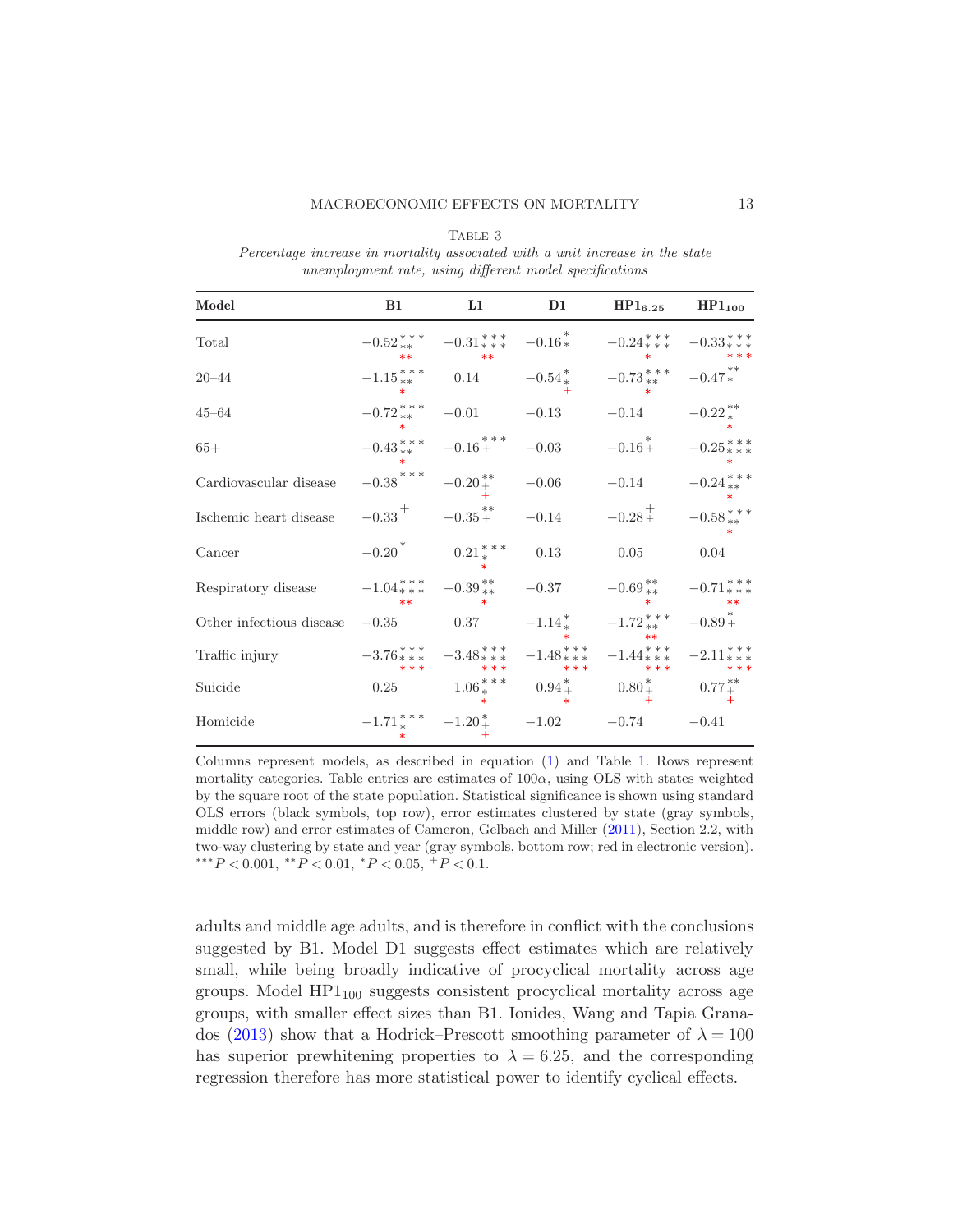### 14 E. L. IONIDES, Z. WANG AND J. A. TAPIA GRANADOS

From a methodological perspective, the cause-specific mortality results in Table [3](#page-12-0) tell a similar story to the age category results. Traffic fatalities, typically the most clearly procyclical mortality cause, are highly statistically significant in all analyses. Procyclical cardiovascular mortality is identified by all models, but is insignificant for D1 and  $HP1_{6.25}$ . Model D1 typically estimates small effect sizes, relative to the other models in Table [3](#page-12-0) and relative to previous reports in the literature: we propose an explanation for this later. For cancer, models B1 and L1 detect a cyclical effect, with opposite signs! Model B1 also fails to find a cyclical pattern for suicide, which has been considered countercyclical in the US [Luo et al. [\(2011](#page-24-18)), Eyer [\(1977](#page-23-14)), Ruhm [\(2000](#page-24-4)), Tapia Granados [\(2005a](#page-25-3))]. When methodologies disagree on detection of accepted relationships, they do not provide a firm foundation for investigating new phenomena. For example, the cyclical behavior of respiratory disease mortality has previously received relatively little attention, perhaps because it is somewhat unexpected. Table [3](#page-12-0) agrees with other studies [such as Miller et al. [\(2009](#page-24-8))] in detecting a clear procyclical pattern of mortality due to respiratory disease.

The state clustered standard errors in Table [3](#page-12-0) generally produce similar conclusions to the OLS standard errors, with some important exceptions. For models D1,  $HP1_{6.25}$  and  $HP1_{100}$ , state clustered standard errors are generally similar in magnitude to OLS standard errors (results not shown). This is to be expected when residual autocorrelation is small, and in this case state clustered standard errors may be less reliable than the usual OLS standard errors [Kauermann and Carroll [\(2001](#page-24-14))]. For models B1 and L1, many large effect sizes remain significant despite substantially inflated clustered standard errors. Conclusions about the effects on suicide and cardiovascular disease are noticeably sensitive to the use of state clustered standard errors. These two mortality categories are also identified in Section [6](#page-14-0) as having inconsistent effects between states. Inconsistency between states leads to relatively large state clustered standard errors, since these error estimates assess uncertainty by quantifying variability between states rather than between time points.

The five models in Table [3](#page-12-0) emphasize relationships at different ranges of frequencies. The synchronous fluctuations of many macroeconomic variables around their trends, known as business cycles, are of irregular duration and have a power spectrum spread broadly over a wide range of frequencies [Canova [\(1998](#page-23-15))]. It need not be the case that all frequencies of macroeconomic fluctuations are equally associated with population health. The range of frequencies at which the statistical evidence for cyclical associations is greatest could, potentially, differ from the range at which the public health consequences are greatest. One way to study these issues is through spectral analysis [Tapia Granados and Ionides [\(2008](#page-25-4))], but here we simply interpret the frequency-domain behavior of the specified regression models [Ionides,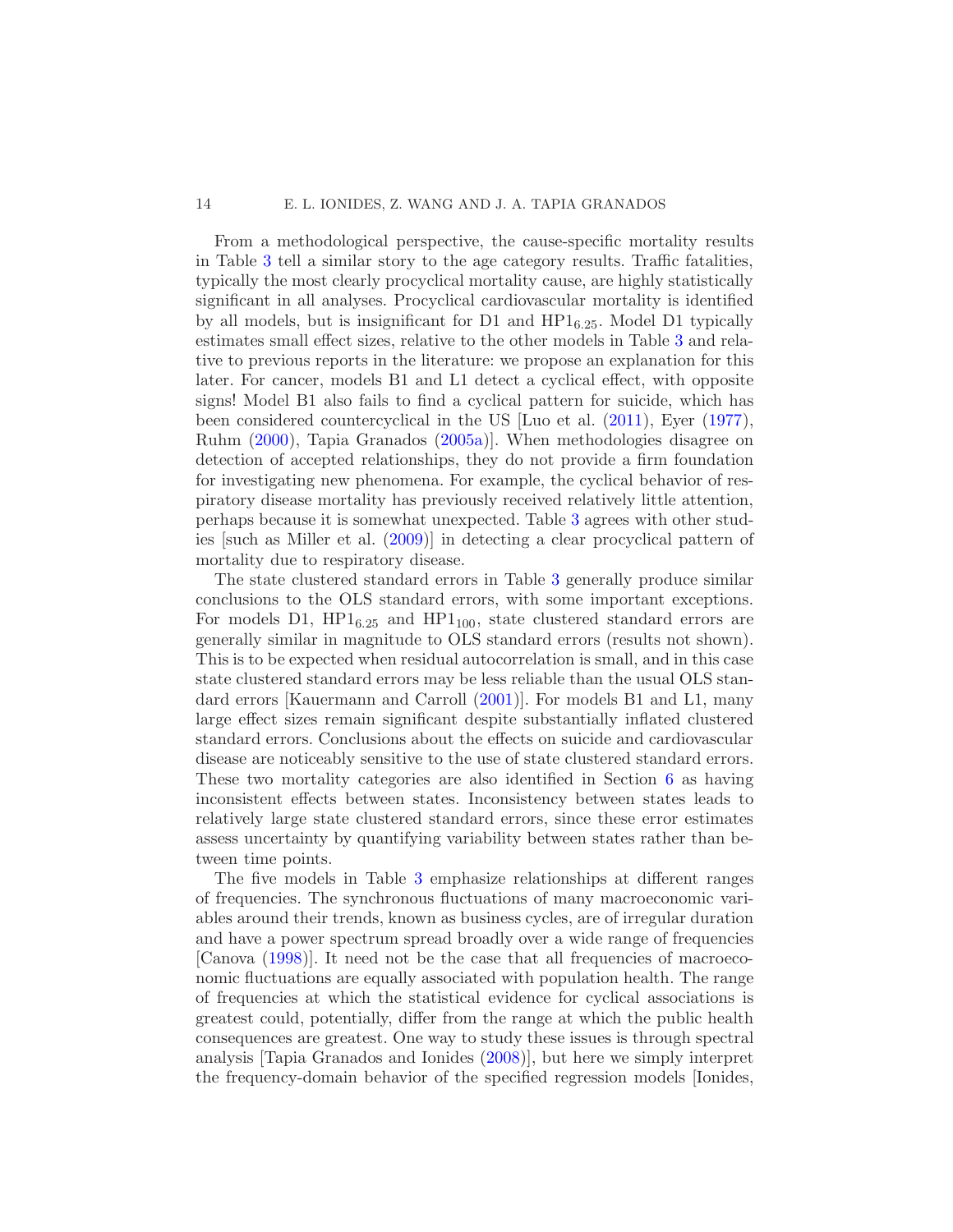Wang and Tapia Granados [\(2013](#page-24-13)), Section S3]. Model B1 performs the least detrending and therefore places the most emphasis on low frequency associations. This leads to some large effect estimates, matched with increased uncertainty (which can be viewed as larger standard errors or unknown biases). Model  $HP1_{6.25}$  emphasizes a range of frequencies intermediate between D1 and  $HP1_{100}$ , and the results for  $HP1_{6.25}$  are generally intermediate between these two analyses. Model D1 emphasizes the highest frequencies, to such an extent that some cyclical relationship becomes obscured. Macroeconomic fluctuations involve complex relationships between many variables [Canova [\(1998\)](#page-23-15)] and so it may be unreasonable to expect any single economic measure to capture reliably, at high frequencies, the relationship to health outcomes. Traffic injuries might be expected to have a relatively clean high-frequency relationship to economic activity (proxied by unemployment in our models), as there is an obvious and immediate causal mechanism. However, even for traffic mortality, the parameter estimates for models D1 and  $HP1_{6.25}$  are smaller than for the other models.

Inasmuch as equation  $(1)$  is valid, all the estimation methods result in unbiased effect estimates: the weighting of frequencies in the estimation procedure affects the variability of the OLS estimate but not its bias. However, in practice, one cannot expect any model to be equally appropriate over all time scales. Investigating the time scales at which the model applies is therefore an integral part of data analysis. Model  $HP1_{100}$  emphasizes an intermediate range of frequencies and is seen to provide the clearest statistical evidence for cyclical mortality.

If cyclical mortality were to exist only in the context of fluctuations around a trend, then it would have no long term consequences, since above-trend and below-trend fluctuations necessarily cancel out in the long run. Alternatively, if cyclical mortality were present in macroeconomic fluctuations occurring over a decade or longer, one should consider the cyclical effects at least partly responsible for observed health trends on these time scales. The indications from model B1 that procyclical mortality may be even stronger at low frequencies support this second interpretation.

<span id="page-14-0"></span>6. Diagnostic analysis. The spatiotemporal dependence of the regression residuals affects the appropriate choice of model specification, the suitability of parameter estimation methodologies and the evaluation of uncertainty in the resulting estimates. Figure [3](#page-15-0) shows the temporal autocorrelation of the residuals for each state at each lag. We see that there is strong positive autocorrelation for model B1, at short lags. This positive autocorrelation is reduced, but still substantial, for model L1. The autocorrelation for model D1 becomes significantly negative at lag 1, as might be expected from applying a differencing operation. There is some indication of mild negative autocorrelation after lag 1 for model  $HP1_{100}$ , but this model shows relatively minor deviation from the expected behavior of uncorrelated residuals.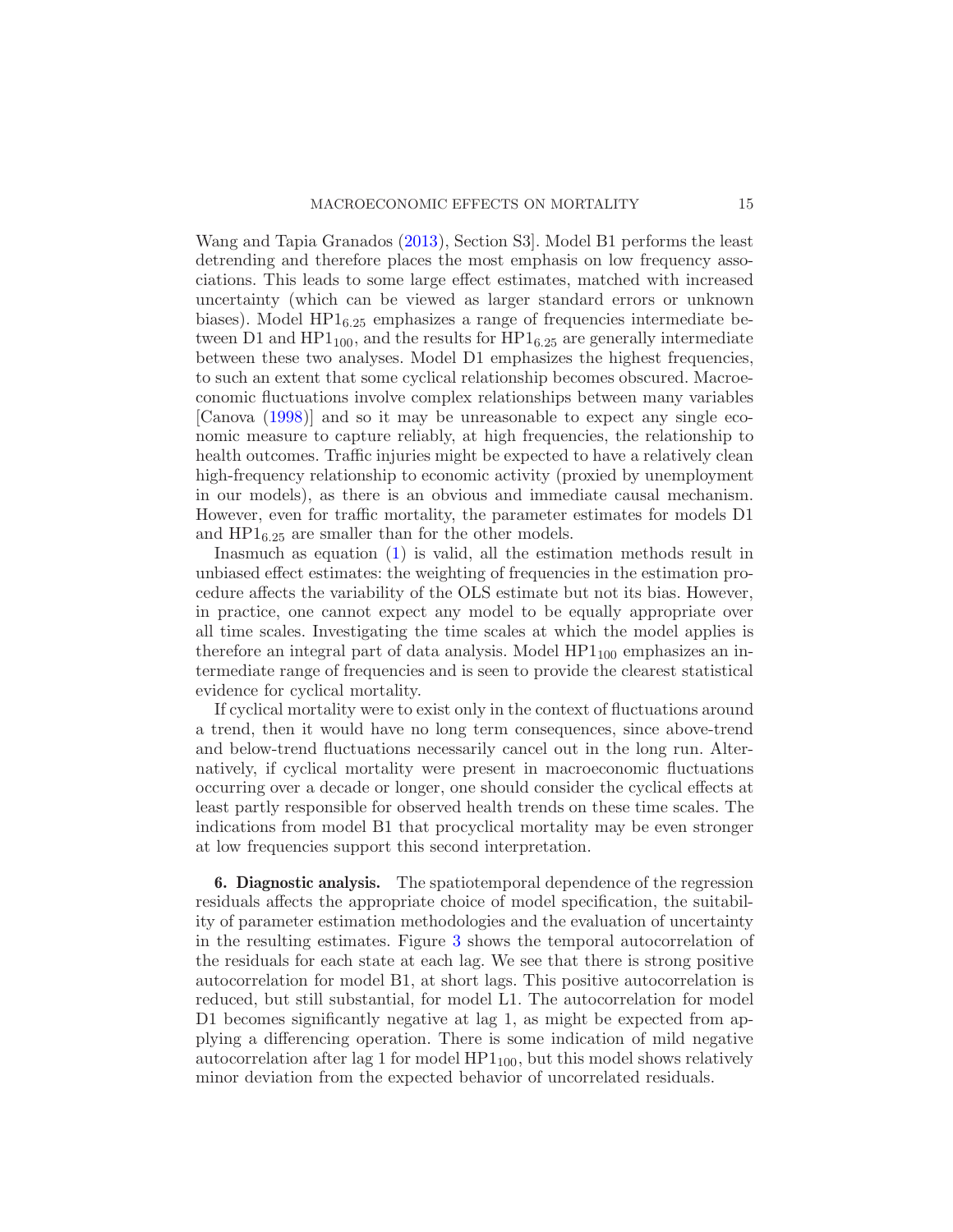

<span id="page-15-0"></span>Fig. 3. Autocorrelation of the residual in four models for total mortality. Points show the sample autocorrelation for each state at each lag. The dashed lines are at  $\pm t_{n-2}$ {n - 2 +  $t_{n-2}$ }<sup>-1/2</sup>, where  $t_{n-2}$  is the 97.5 percentile of the t distribution on n - 2 degrees of freedom and n is the number of pairs of time points available to compute the sample autocorrelation at each lag. If the residual series were temporally uncorrelated, approximately 95% of the points should lie between the dashed lines [Moore and McCabe [\(1999](#page-24-19)), Section 10.2]. The gray solid line graphs the mean sample autocorrelation at each lag.

Similar patterns emerge when investigating spatial correlation. Figure [4](#page-16-0) shows the sample correlations between the time series of residuals for all  $1225 (= 50 \times 49/2)$  pairs of states. Models B1 and L1 show considerably more variability in the sample correlation that is consistent with spatiotemporally uncorrelated residuals. The sample autocorrelations of the residuals are necessarily centered near zero, due to the inclusion of year effects. The lack of a substantial spatial pattern suggests that dependence between neighboring states is not a major concern. The increased spread is another indication of temporal correlation: independent sequences which each have positive marginal temporal autocorrelation typically have sample cross-correlation with mean zero but greater variability than temporally uncorrelated sequences. Models  $D1$  and  $HP1_{100}$  have a spread of sample cross-correlations which is approximately consistent with spatiotemporally uncorrelated resid-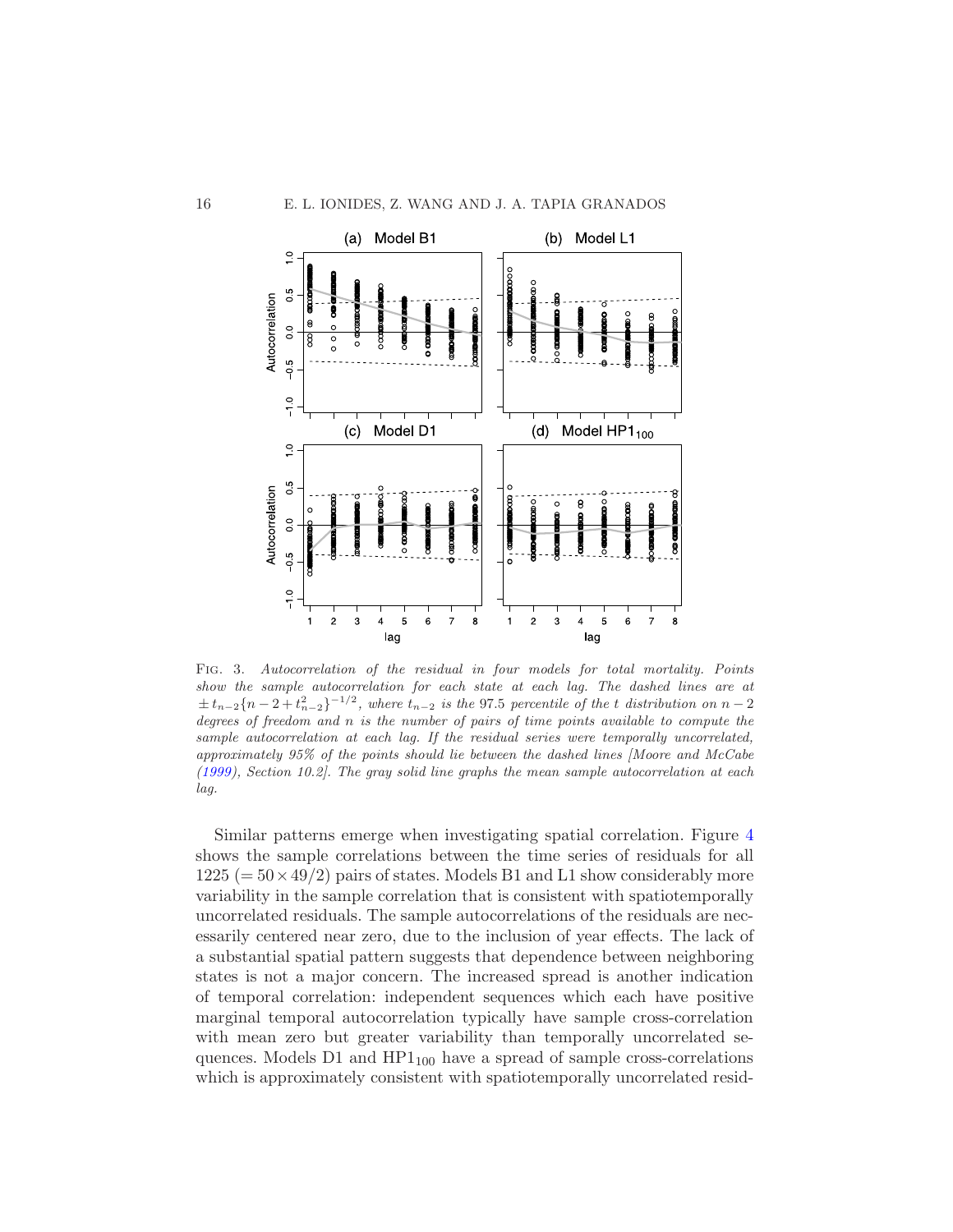

<span id="page-16-0"></span>Fig. 4. The cross-correlation between residuals for each pair of states, plotted against distance between population-weighted state centers (from the 2000 census) in four models for total mortality. The dashed lines are at  $\pm t_{n-2}$ {n - 2 +  $t_{n-2}$ }<sup>-1/2</sup>, where  $t_{n-2}$  is the 97.5 percentile of the t distribution on  $n-2$  degrees of freedom, and  $n = 27$  (for B1, L1,  $HP1_{100}$ ) or  $n = 26$  (for D1). If the residual series were spatiotemporally uncorrelated, approximately 95% of the points should lie between the dashed lines [Moore and McCabe [\(1999](#page-24-19)), Section 10.2]. The actual percentages for models B1, L1, D1 and  $HP1_{100}$  are 46.1%, 79.3%, 90.9% and 91.3%, respectively. The gray solid line shows a local linear regression fit to these cross-correlations, implemented using the loess function in R2.15.0, with the default parameter settings.

uals. The lower variability for models  $D1$  and  $HP1_{100}$  reveals a small pattern of positive correlations between residuals of states in close proximity. It would be surprising if no such phenomenon existed, but we see here that the effect is rather weak. Most of the cross-correlation of fluctuations in mortality between states is removed by the inclusion of the national year effect  $\delta_t$ . If these year effects are not included (i.e., in models of subtype 2, 3 or 4), a plot analogous to Figure [4](#page-16-0) shows consistently positive cross-correlations across all geographic distances (results not shown).

Residuals can also be investigated by examination of the time plots for each state. Some representative time plots are shown in Figure [5.](#page-17-0) This figure reinforces the conclusion that OLS estimation of the basic model is a ques-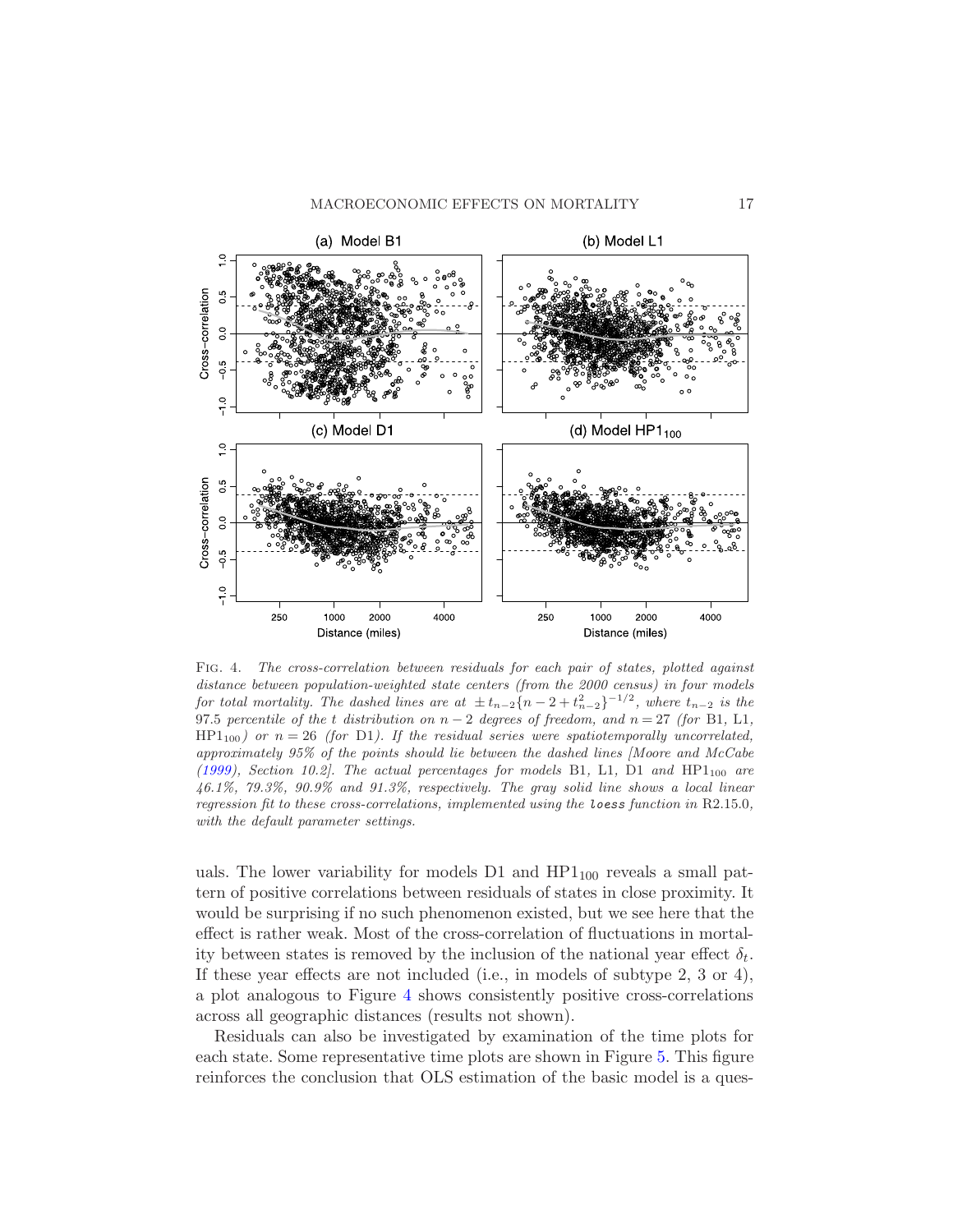

<span id="page-17-0"></span>Fig. 5. Residual time plots for four states. The top row graphs total state mortality, and subsequent rows graph residuals for each of four models.

tionable practice, since the underpinning model assumptions are violated for almost all states. The linear trend model is sometimes adequate (e.g., Hawaii and Oklahoma) and sometimes not (e.g., Maine and Ohio). Both differencing and HP detrending remove systematic trends from the time series of residuals.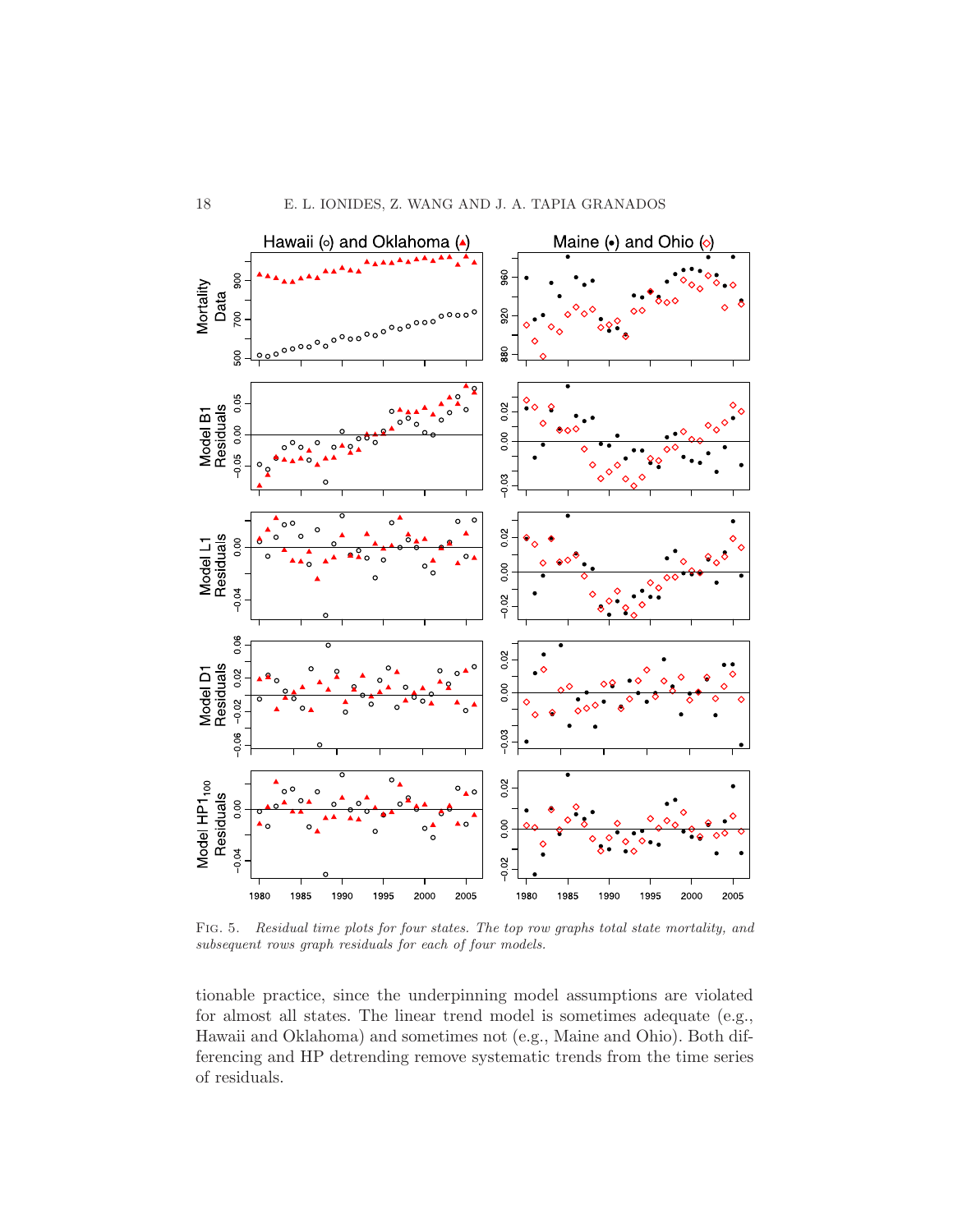The conclusion from these diagnostic investigations is that, among these alternatives, model  $HP1_{100}$  unambiguously comes closest to satisfying the model assumptions for a standard linear model analysis. As another criterion to compare model specifications, we compared the consistency of the estimated cyclical mortality effects between states. A robust relationship between macroeconomic fluctuations and mortality might be expected to demonstrate consistent results in separate state-by-state time series analyses. We explored the stability of the panel model effect estimates across states by estimating the unemployment effect on mortality using data for one state only, that is, the model in equation [\(1\)](#page-4-2) for a single fixed value of the state label i. For a state-by-state analysis, one cannot estimate fixed year effects, but one can still estimate models of subtypes 2–4. The results for sub-type 2 are plotted in Figure [6,](#page-19-0) from which we observe that  $HP2_{100}$  provides the greatest consistency between states, closely followed by D2. For example, the standard error of the 50 state-specific estimates of  $100\alpha$  for total mortality is 0.53 for L2, 0.45 for D2, and 0.43 for  $HP2_{100}$ . National fluctuations in mortality unrelated to the economy, perhaps due to infectious disease or climate, are not controlled for in model subtype 2. Some mortality categories nevertheless demonstrate consistent state-by-state effects, especially for the larger states. As might be expected, there is typically greater variation in the estimated effects for smaller states. From Figure [6,](#page-19-0) we see that the effects for total mortality, respiratory disease, traffic injuries and ages 65+ have consistent signs in all (or almost all) of the larger states. Perhaps surprisingly, suicide and cardiovascular disease show only weak patterns in the state-by-state analysis despite the evidence for overall cyclical behavior from the full panel analysis (Table [3,](#page-12-0) column  $HP1_{100}$ ).

<span id="page-18-0"></span>7. Conclusions. We have seen that the choice of model can have considerable influence on panel analysis of the associations between fluctuations in mortality and macroeconomic variables. These influences are simultaneously a concern, a challenge and an opportunity. The concern is that, unless a methodological consensus is found, scientific claims which are sensitive to choice of methodology must remain unresolved. The challenge is to establish statistical procedures which objectively assess the strengths and weaknesses of different analyses, and so disambiguate the conclusions. Overcoming this challenge will give an opportunity to improve understanding of the phenomenon of procyclical mortality. A historical precedent for methodological introspection in this research area is the examination and eventual rejection of the methods employed by Harvey Brenner. Indeed, panel analyses have played an important role in clarifying the evidence for overall procyclical mortality. However, we have shown that previous panel approaches have limited capability to identify more subtle components of the cyclical effect.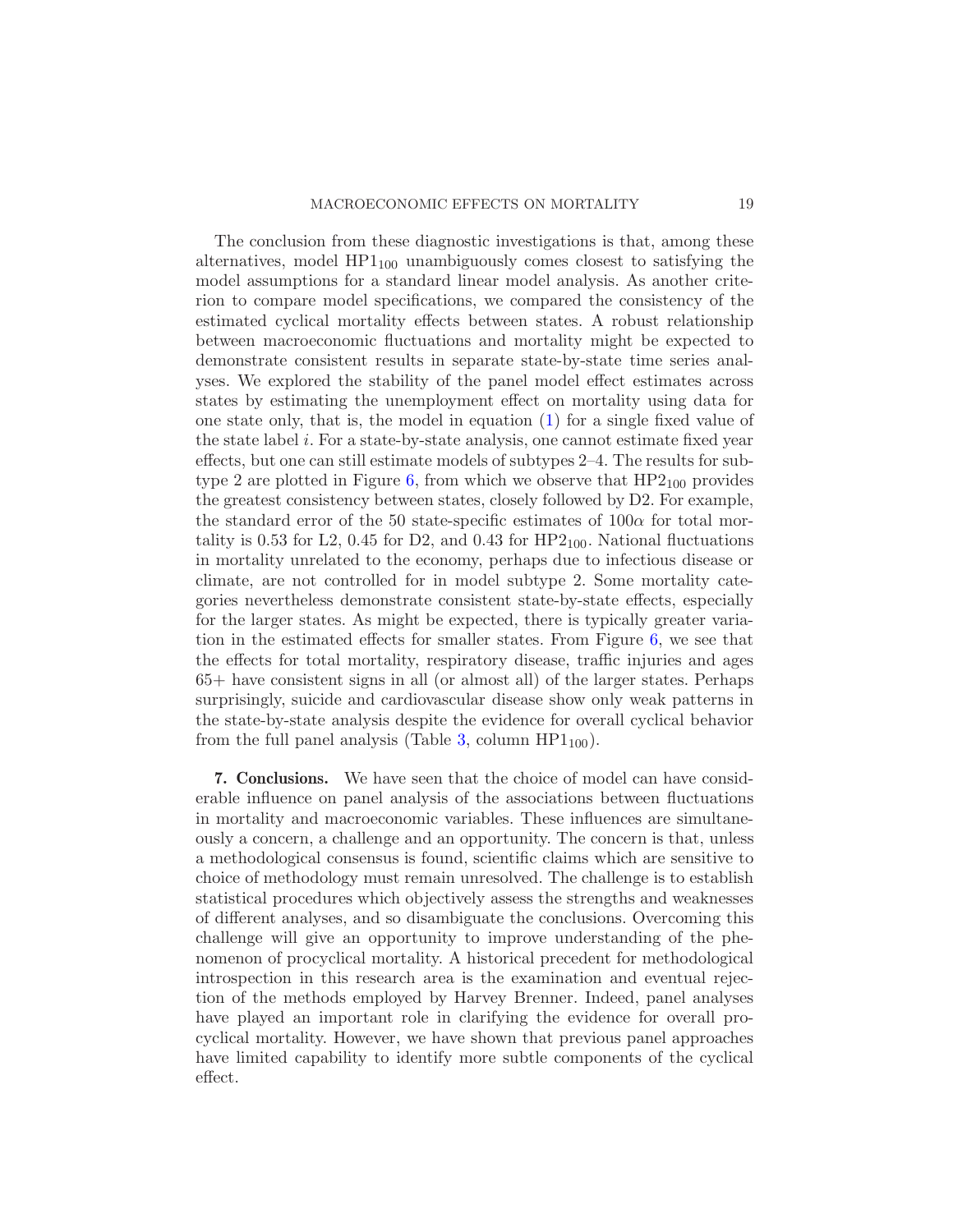

<span id="page-19-0"></span>FIG. 6. State-specific effects of unemployment on mortality. Columns correspond to models, as specified in Table [1](#page-5-0) and equation [\(1\)](#page-4-2). Rows correspond to mortality categories. The estimate of 100α from fitting the model to a single state is plotted against the population of the state. Each state is represented either by its two letter abbreviation or by an open circle.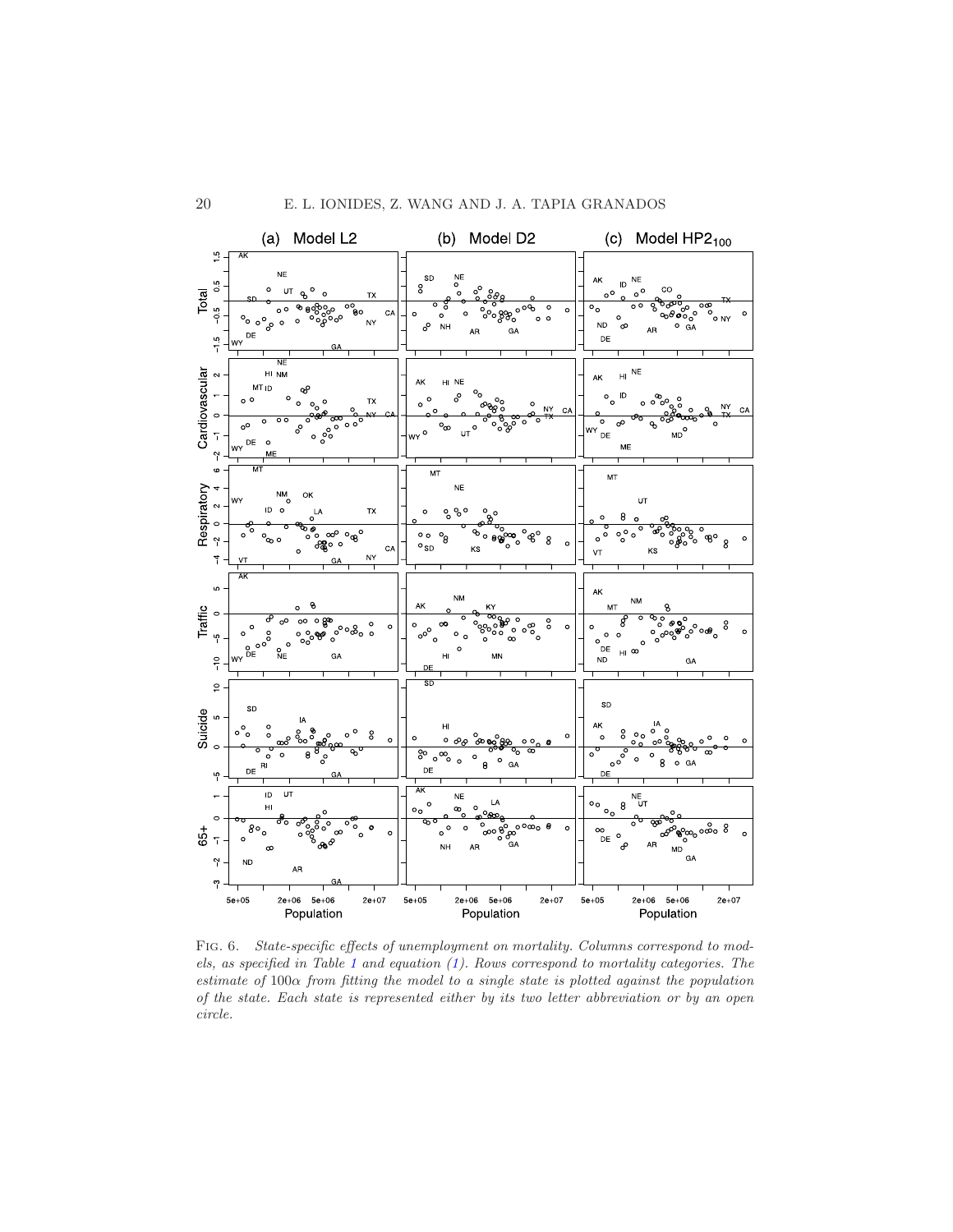It is well known that positive temporal autocorrelation [Bertrand, Duflo and Mullainathan [\(2004](#page-23-7))] and positive spatial cross-correlation [Layne [\(2007\)](#page-24-20)] typically cause OLS standard errors for panel models to be anticonservative (i.e., inappropriately small). Underestimated standard errors lead to overestimated statistical significance, and hence the detection of spurious relationships. Clustering standard errors by state helps to resolve this issue, but these robust standard errors fail to correct for dependence between states. Clustering standard errors by state and year gains additional robustness, with the cost being increased variability in the standard error estimates. In addition, the OLS regression coefficient estimates remain inefficient (if unmodeled trends are considered random variables) or biased (if unmodeled trends are considered as fixed effects). We have shown that nonlinear detrending can be employed to fix these methodological shortcomings in the context of investigating cyclical mortality.

The study of cyclical mortality fluctuations is sensitive to these methodological issues because relatively small effects, which are hard to unravel from other background sources of variability, can nevertheless have substantial consequences at the population level. The larger and clearer the effect, the less sensitive its detection should be to the details of the statistical methodology used to investigate it. However, understanding the overall pattern requires investigating which subpopulations and mortality causes are involved. Inevitably, one seeks to press to the limits of the available data and statistical methodology.

We have proposed a resolution to the differing accounts of age-dependency for procyclical mortality. Our preferred specification (Table [3,](#page-12-0) column  $HP1_{100}$ ) suggests that the effect is relatively uniform across ages, which has attractive conceptual simplicity. There may be no reason a priori to expect age uniformity. In particular, individuals in the 65+ age category are predominantly out of the workforce: they are therefore largely unaffected by some potential mechanisms such as extra hours of work, or fewer hours of sleep, during economic expansions. The 20–44 age category has the largest estimated effect for model  $HP1_{100}$ , yet, according to the spatiotemporal clustered errors, this age group is the only one in which the association is statistically insignificant. Other lines of reasoning, including the spatiotemporal clustered errors for other choices of the Hodrick–Prescott smoothing parameter, and other choices of standard error for model  $HP1_{100}$ , suggest adequate statistical evidence for this association.

Our results for cause-specific mortality (Table [3,](#page-12-0) column  $HP1_{100}$ ) give a single set of figures consistent with previous analyses but without the occasional peculiarities that are a hallmark of misspecified models. For example, the models B1 and L1 suggest macroeconomic associations for cancer with differing signs. The statistical significance of cancer for model B1 disappears when using clustered standard errors; for L1, the countercyclical association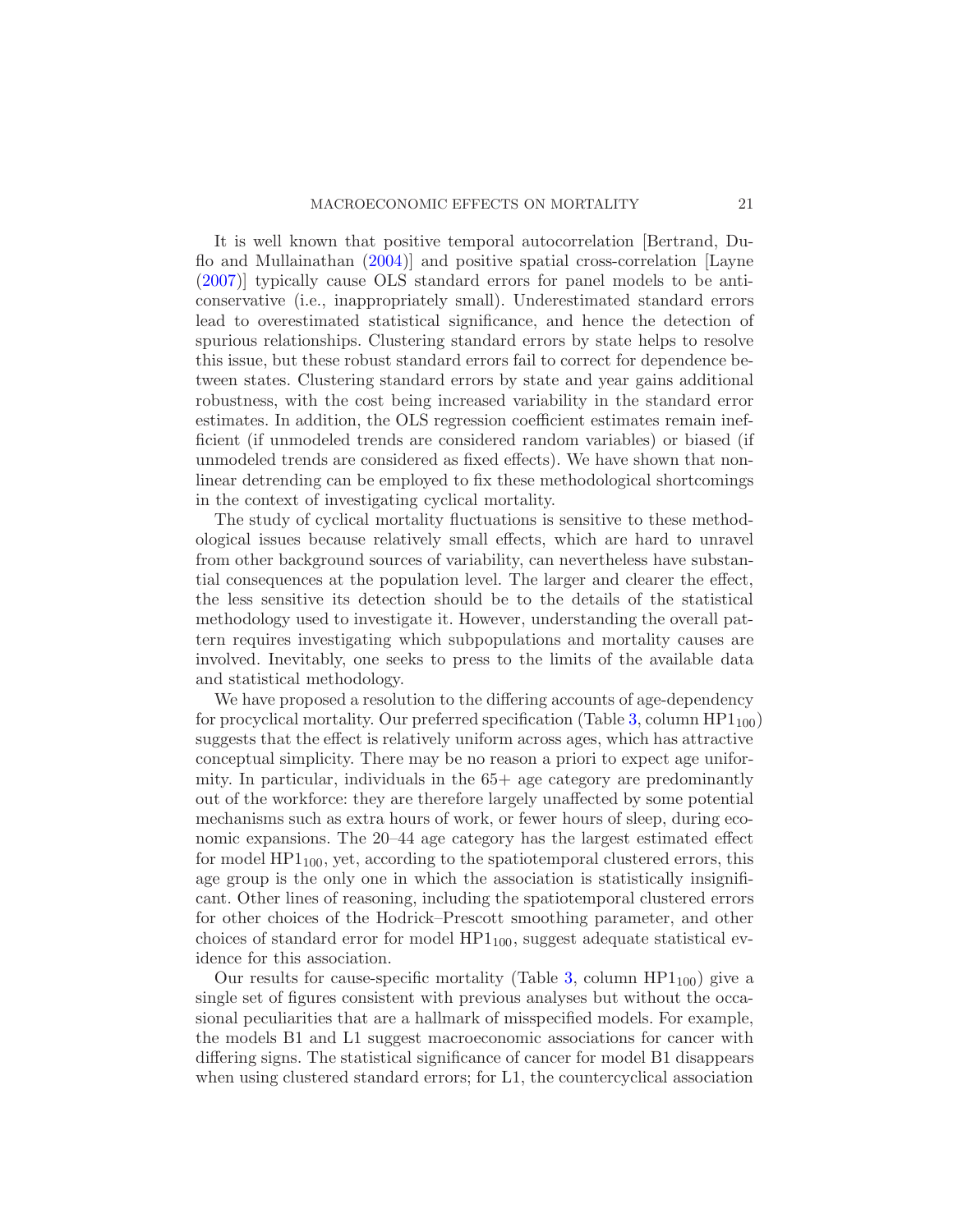remains significant. Miller et al. [\(2009](#page-24-8)) found a countercyclical association with cancer (with unspecified statistical significance) consistent with the similarity of their model specification to L1. Tapia Granados [\(2005a](#page-25-3)) found a procyclical association in the US for 1945–1970, but not in other time intervals. The long lag times involved in the chronic development of cancer are hard to reconcile with an unlagged cyclical relationship. However, it is entirely possible that external factors could be associated with acute complications resulting in death of cancer patients. This possibility is self-evident for cardiovascular disease, where acute cardiovascular failures are associated both with chronic disease development and external stress.

Cardiovascular disease and cancer are the two foremost causes of death in developed countries, and the cyclical behavior of cardiovascular mortality has therefore attracted considerable attention [Ruhm [\(2007](#page-24-6))]. Cardiovascular disease mortality has a relatively small procyclical signature over the 23 developed countries in the Organization for Economic Cooperation and Development (OECD) studied by Gerdtham and Ruhm [\(2006\)](#page-23-3). In some countries, such as Japan [Tapia Granados [\(2008\)](#page-25-5)], the procyclical signature of cardiovascular disease mortality seems to be strong; in others, such as Germany [Neumayer [\(2004](#page-24-7))], it seems to be negligible. In Sweden there is some evidence for a countercyclical effect [Svensson [\(2008](#page-24-21)), Tapia Granados and Ionides [\(2011](#page-25-1))]. In the US, Table [3](#page-12-0) reconfirms the conclusions of Ruhm [\(2000\)](#page-24-4) and Miller et al. [\(2009](#page-24-8)) that the dominant behavior of cardiovascular disease is procyclical. However, we found in Figure [6](#page-19-0) that this result is not strongly consistent at the level of individual states.

The unambiguous evidence for procyclical respiratory mortality requires further investigation. This phenomenon has been noted in other studies of developed countries [Eyer [\(1977](#page-23-14)), Ruhm [\(2000](#page-24-4)), Neumayer [\(2004](#page-24-7)), Tapia Granados [\(2005b\)](#page-25-2), Gerdtham and Ruhm [\(2006](#page-23-3)), Miller et al. [\(2009](#page-24-8))], but it has become further clarified by the statistical methods we have employed. Specifically, we have shown the strong consistency between individual states, and we have employed methods that minimize the risk of identifying spurious relationships. Our data cannot readily reveal how mechanisms such as air quality (pollution) and weakened immune status (increased infectious disease transmission) may combine to produce this procyclical effect. Respiratory disease, as categorized in ICD9/10, is not necessarily infectious but does include influenza and pneumonia, which are responsible for substantial mortality in old age. Infectious diseases provide a potential avenue by which those outside the workforce suffer procylical mortality, since collective resistance plays a substantial role in controlling disease spread [an effect known as herd immunity in epidemiology; Bonita, Beaglehole and Kjellström  $(2006)$ . Overwork and a reduction in healthy behaviors during economic booms could lead to a population with weaker overall health and therefore greater transmission of pathogens. Increased travel, associated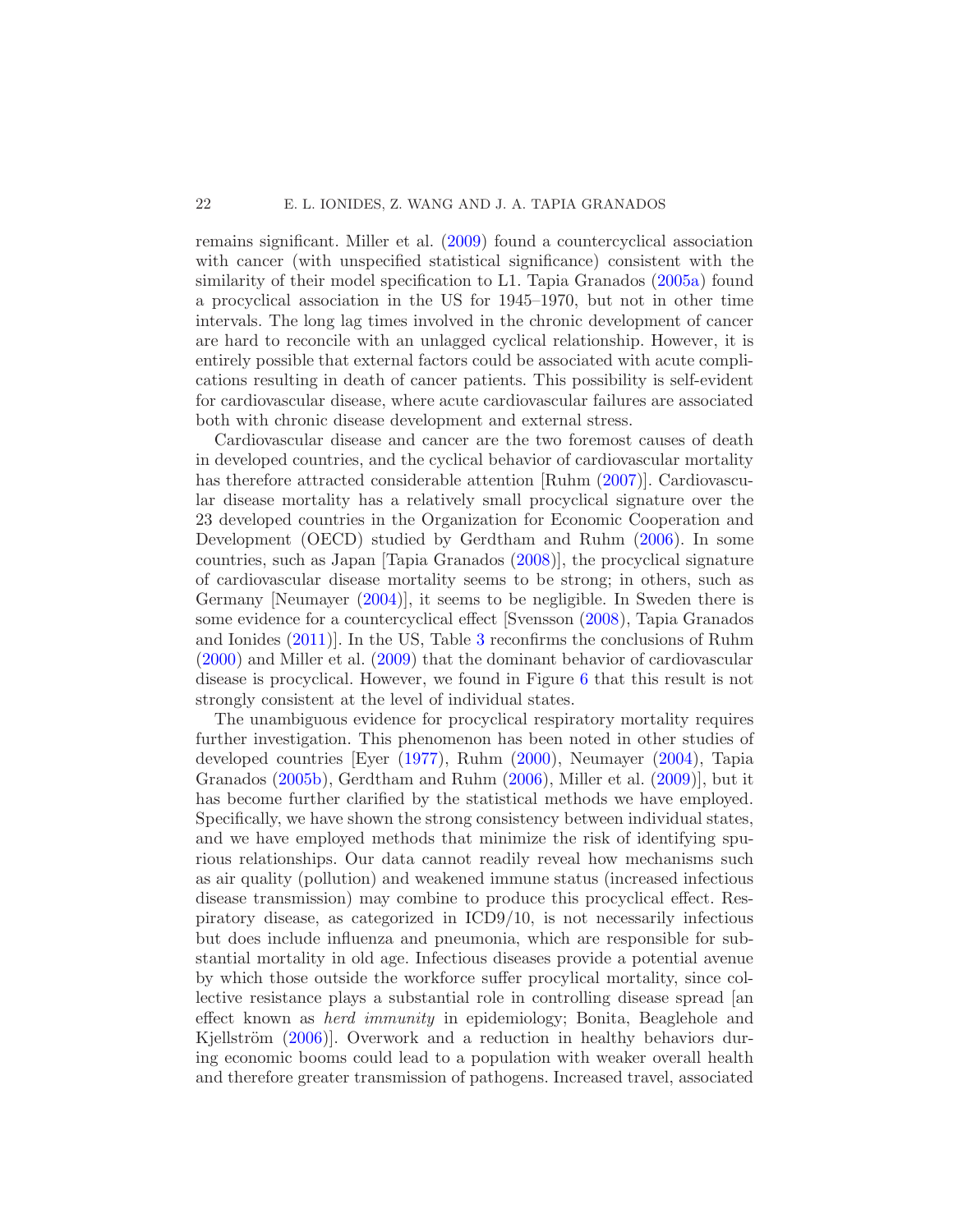with increased economic activity, provides another potential mechanism for increased transmission of pathogens.

Previous studies [Ruhm [\(2000](#page-24-4)), Miller et al. [\(2009\)](#page-24-8)] have found that homicides oscillate procyclically. This result may appear counterintuitive and, to our knowledge, it has not been fully explored. According to our specification  $HP1_{100}$  (and also D1 and  $HP1_{6.25}$ ) in Table [3,](#page-12-0) there is no clear evidence that homicides are correlated with the business cycle. Inasmuch as the data support procyclical homicide, this is based on the models B1 and L1 which place more emphasis than  $HP1_{100}$  on longer-term variation.

Our analyses provide weak support for an overall countercyclical nature of suicide in the US, consistent with the conclusions of Luo et al. [\(2011\)](#page-24-18). A cyclical effect on suicide might be intuitively unsurprising, but the direction of the effect is not consistent between countries. For example, suicide in Japan is strongly countercyclical [Tapia Granados [\(2008](#page-25-5))], whereas in Germany and Finland there is evidence for procyclical suicide [Neumayer [\(2004](#page-24-7)), Hintikka, Saarinen and Viinamäki [\(1999](#page-24-22))]. No dominant pattern was found in a study of OECD data [Gerdtham and Ruhm [\(2006](#page-23-3))]. Figure [6](#page-19-0) suggests that the cyclical behavior of suicide is inconsistent between states. This conclusion is supported by the diminished significance of the overall countercyclical effect once the standard errors are clustered by state.

Debate about individual components of cyclical mortality, and remaining uncertainty about specific causal mechanisms, should not obscure the main achievement of recent research in this area. There is now overwhelming evidence that downturns in economic activity have not had overall adverse health consequences at the population level, in the recent past of developed countries with market economies. Groups of individuals adversely affected by phenomena associated with economic booms and busts deserve assistance. At earlier stages of socioeconomic development, economic growth may have substantial health benefits above and beyond other factors such as public health programs and education [Pritchett and Summers [\(1996](#page-24-23))]. However, the government's responsibility to consider the net public health consequences of its actions [Childress et al. [\(2002](#page-23-17))] cannot be used as a moral argument for pro-growth economic policies in the US and similar countries. Other moral obligations relevant to macroeconomic policy include the protection of individual liberties, environmental stewardship and homeland security. Future public policies will require trade-off between economic growth and other objectives, and evidence-based assessment of the positive and negative consequences of economic growth should inform this debate.

**Acknowledgments.** Helpful suggestions were provided by the Editor, an Associate Editor and an anonymous referee.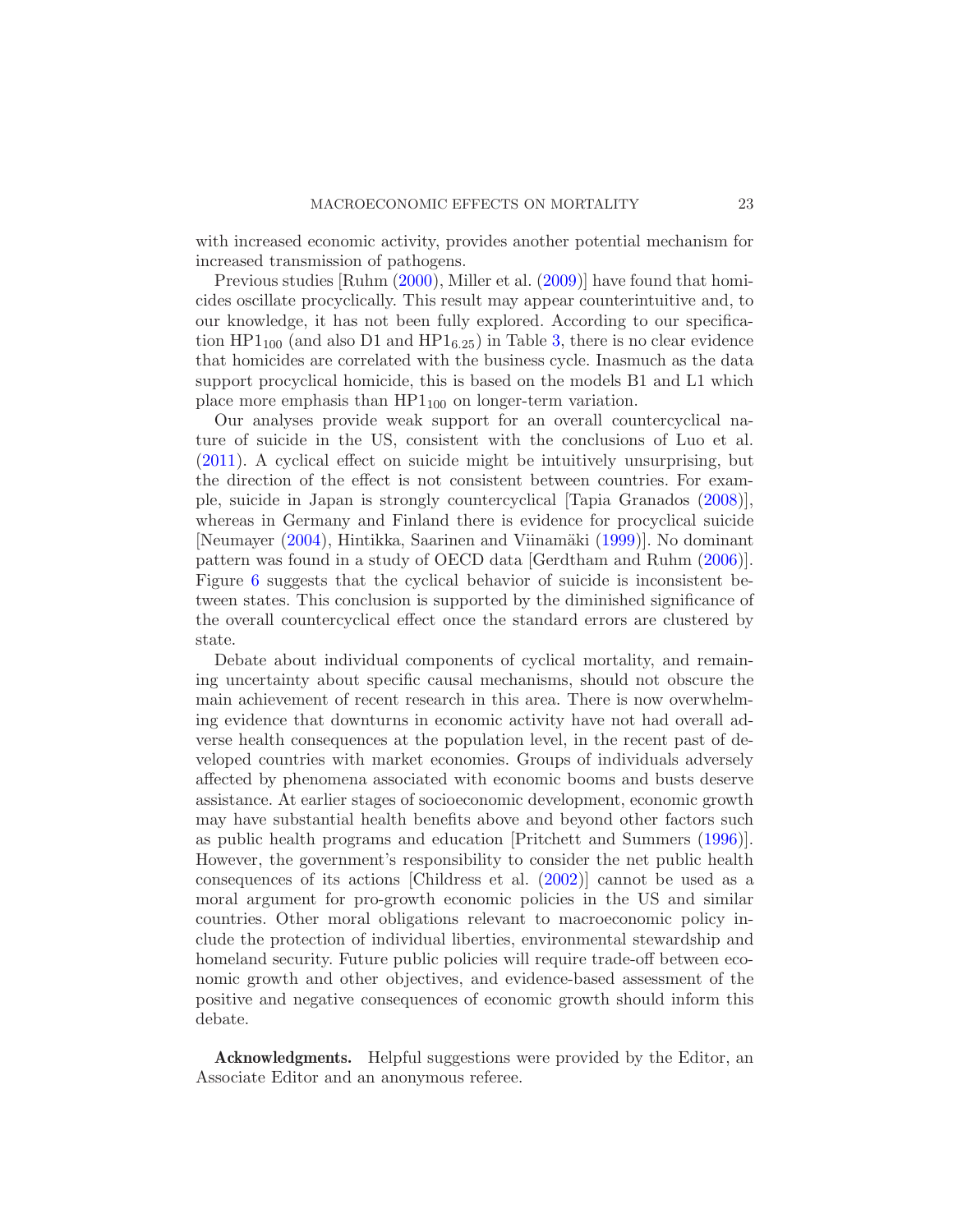## 24 E. L. IONIDES, Z. WANG AND J. A. TAPIA GRANADOS

# SUPPLEMENTARY MATERIAL

Supplement to "Macroeconomic effects on mortality revealed by panel analysis with nonlinear trends" (DOI: [10.1214/12-AOAS624SUPP;](http://dx.doi.org/10.1214/12-AOAS624SUPP) .pdf). We present supplementary material on: (i) interpretation of detrending choices; (ii) data analysis for additional detrending choices; (iii) prewhitening as a goal for selecting the Hodrick–Prescott smoothing parameter.

#### REFERENCES

- <span id="page-23-7"></span>BERTRAND, M., DUFLO, E. and MULLAINATHAN, S. (2004). How much should we trust differences-in-differences estimates? The Quarterly Journal of Economics 119 249–275.
- <span id="page-23-16"></span>BONITA, R., BEAGLEHOLE, R. and KJELLSTRÖM, T. (2006). Basic Epidemiology. World Health Organization, Geneva.
- <span id="page-23-0"></span>Brenner, M. H. (1979). Mortality and the national economy: A review, and the experience of England and Wales, 1936–76. The Lancet 314 568–573.
- <span id="page-23-4"></span>BUCHMUELLER, T., GRIGNON, M. and JUSOT, F. (2007). Unemployment and mortality in France, 1982–2002. CHEPA Working Paper 07-04, Dept. Economics, McMaster Univ., Toronto.
- <span id="page-23-12"></span>Burnham, K. P. and Anderson, D. R. (2002). Model Selection and Multimodel Inference: A Practical Information-Theoretic Approach, 2nd ed. Springer, New York. [MR1919620](http://www.ams.org/mathscinet-getitem?mr=1919620)
- <span id="page-23-13"></span>Cameron, A. C., Gelbach, J. B. and Miller, D. L. (2011). Robust inference with multiway clustering. J. Bus. Econom. Statist. 29 238–249. [MR2807878](http://www.ams.org/mathscinet-getitem?mr=2807878)
- <span id="page-23-15"></span>Canova, F. (1998). Detrending and business cycle facts. Journal of Monetary Economics 41 475–512.
- <span id="page-23-17"></span>Childress, J. F., Faden, R. R., Gaare, R. D., Gostin, L. O., Kahn, J., Bonnie, R. J., Kass, N. E., Mastroianni, A. C., Moreno, J. D. and Nieburg, P. (2002). Public health ethics: Mapping the terrain. The Journal of Law, Medicine  $\mathcal B$  Ethics 30 170–178.
- <span id="page-23-2"></span>Cutler, D., Deaton, A. and Lleras-Muney, A. (2006). The determinants of mortality. Journal of Economic Perspectives 20 97–120.
- <span id="page-23-8"></span>Edwards, R. (2008). Who is hurt by procyclical mortality? Social Science and Medicine 67 2051–2058.
- <span id="page-23-14"></span>EYER, J. (1977). Prosperity as a cause of death. Int. J. Health Serv. 7 125–150.
- <span id="page-23-3"></span>GERDTHAM, U.-G. and RUHM, C. J. (2006). Deaths rise in good economic times: Evidence from the OECD. Econ. Hum. Biol. 4 298–316.
- <span id="page-23-5"></span>GONZALEZ, F. and QUAST, T. (2010). Mortality and business cycles by level of development: Evidence from Mexico. Social Science and Medicine 71 2066–2073.
- <span id="page-23-6"></span>Gonzalez, F. and Quast, T. (2011). Macroeconomic changes and mortality in Mexico. Empirical Economics 40 305–319.
- <span id="page-23-11"></span>Granger, C. W. J. and Newbold, P. (1974). Spurious regressions in econometrics. J. Econometrics 2 111–120.
- <span id="page-23-1"></span>GRAVELLE, H. S. E., HUTCHINSON, G. and STERN, J. (1981). Mortality and unemployment: A critique of Brenner's time-series analysis. The Lancet 318 675–679.
- <span id="page-23-10"></span>Hansen, C. B. (2007). Generalized least squares inference in panel and multilevel models with serial correlation and fixed effects. J. Econometrics 140 670–694. [MR2408922](http://www.ams.org/mathscinet-getitem?mr=2408922)
- <span id="page-23-9"></span>Hausman, J. and Kuersteiner, G. (2008). Difference in difference meets generalized least squares: Higher order properties of hypotheses tests. J. Econometrics 144 371– 391. [MR2436948](http://www.ams.org/mathscinet-getitem?mr=2436948)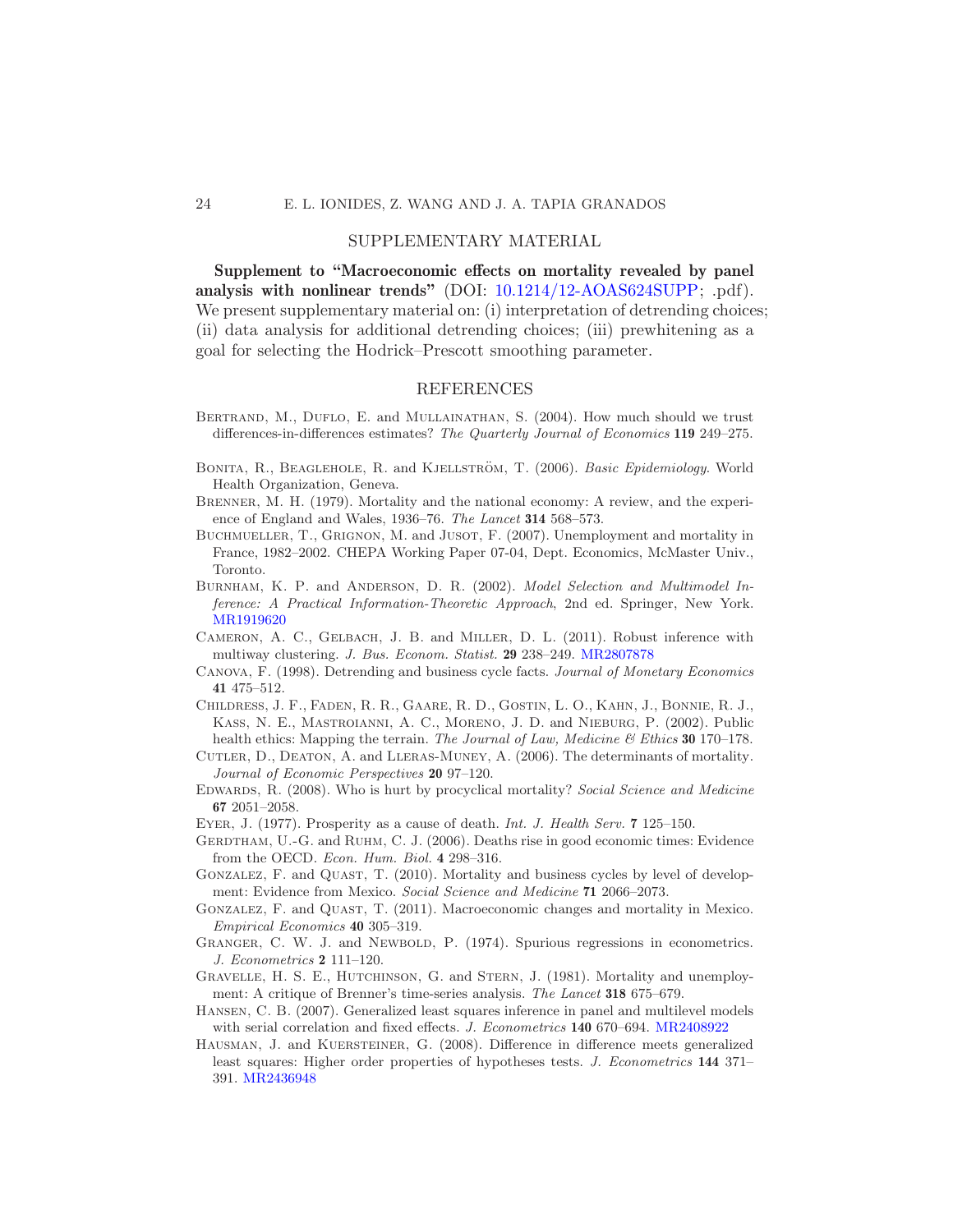- <span id="page-24-22"></span>HINTIKKA, J., SAARINEN, P. I. and VIINAMÄKI, H. (1999). Suicide mortality in Finland during an economic cycle, 1985–1995. Scand. J. Public Health 27 85–88.
- <span id="page-24-12"></span>HODRICK, R. J. and PRESCOTT, E. C. (1997). Postwar U.S. business cycles: An empirical investigation. Journal of Money, Credit and Banking 29 1–16.
- <span id="page-24-13"></span>IONIDES, E. L., WANG, Z. and TAPIA GRANADOS, J. A. (2013). Supplement to "Macroeconomic effects on mortality revealed by panel analysis with nonlinear trends." DOI[:10.1214/12-AOAS624SUPP.](http://dx.doi.org/10.1214/12-AOAS624SUPP)
- <span id="page-24-14"></span>KAUERMANN, G. and CARROLL, R. J. (2001). A note on the efficiency of sandwich covariance matrix estimation. J. Amer. Statist. Assoc. 96 1387–1396. [MR1946584](http://www.ams.org/mathscinet-getitem?mr=1946584)
- <span id="page-24-20"></span>LAYNE, L. J. (2007). Appendix 4: Spatial autocorrelation. In The Health of Populations (S. J. Kunitz, ed.). Oxford Univ. Press, New York.
- <span id="page-24-18"></span>Luo, F., FLORENCE, C. S., QUISPE-AGNOLI, M., OUYANG, L. and CROSBY, A. E. (2011). Impact of business cycles on US suicide rates, 1928–2007. Am. J. Public Health 101 1139–1146.
- <span id="page-24-3"></span>McDonough, P. and AMICK, B. C. 3RD (2001). The social context of health selection: A longitudinal study of health and employment. Social Science and Medicine 53 135– 145.
- <span id="page-24-17"></span>Mill, J. S. (1853). A System of Logic, Ratiocinative and Inductive. John W. Parker, London.
- <span id="page-24-8"></span>Miller, D. L., Page, M. E., Stevens, A. H. and Filipski, M. (2009). Why are recessions good for your health? American Economic Review 99 122–127.
- <span id="page-24-19"></span>Moore, D. S. and McCabe, G. P. (1999). Introduction to the Practice of Statistics, 3rd ed. W. H. Freeman and Company, New York.
- <span id="page-24-7"></span>Neumayer, F. (2004). Recessions lower (some) mortality rates: Evidence from Germany. Social Science and Medicine 58 1037–1047.
- <span id="page-24-0"></span>Ogburn, W. F. and Thomas, D. S. (1922). The influence of the business cycle on certain social conditions. J. Amer. Statist. Assoc. 18 324-340.
- <span id="page-24-10"></span>PETERSEN, M. A. (2009). Estimating standard errors in finance panel data sets: Comparing approaches. Review of Financial Studies 22 435–480.
- <span id="page-24-23"></span>PRITCHETT, L. and SUMMERS, L. H. (1996). Wealthier is healthier. The Journal of Human Resources 31 841–868.
- <span id="page-24-16"></span>Ravn, M. O. and Uhlig, H. (2002). On adjusting the Hodrick–Prescott filter for the frequency of observations. The Review of Economics and Statistics 84 371–376.
- <span id="page-24-11"></span>Rosenbaum, P. R. and Rubin, D. B. (1984). Difficulties with regression analyses of age-adjusted rates. Biometrics 40 437–443.
- <span id="page-24-4"></span>RUHM, C. J. (2000). Are recessions good for your health? The Quarterly Journal of Economics 115 617–650.
- <span id="page-24-1"></span>RUHM, C. J. (2003). Good times make you sick. J. Health Econ. 22 637-658.
- <span id="page-24-9"></span>Ruhm, C. J. (2005a). Commentary: Mortality increases during economic upturns. International Journal of Epidemiology 34 1206–1211.
- <span id="page-24-2"></span>RUHM, C. J. (2005b). Healthy living in hard times. Journal of Health Economics 24 341– 363.
- <span id="page-24-5"></span>RUHM, C. J. (2006). Macroeconomic conditions, health and mortality. In Elgar Companion to Health Economics (A. M. Jones, ed.) 5–16. Edward Elgar Publishing, Cheltenham, UK.
- <span id="page-24-6"></span>Ruhm, C. J. (2007). A healthy economy can break your heart. Demography 44 829–848.
- <span id="page-24-15"></span>SHUMWAY, R. H. and STOFFER, D. S. (2006). Time Series Analysis and Its Applications: With R Examples, 2nd ed. Springer, New York. [MR2228626](http://www.ams.org/mathscinet-getitem?mr=2228626)
- <span id="page-24-21"></span>Svensson, M. (2008). Economic upturns are good for your heart but watch out for accidents: A study on Swedish regional data 1976–2005. Applied Economics 42 615–625.